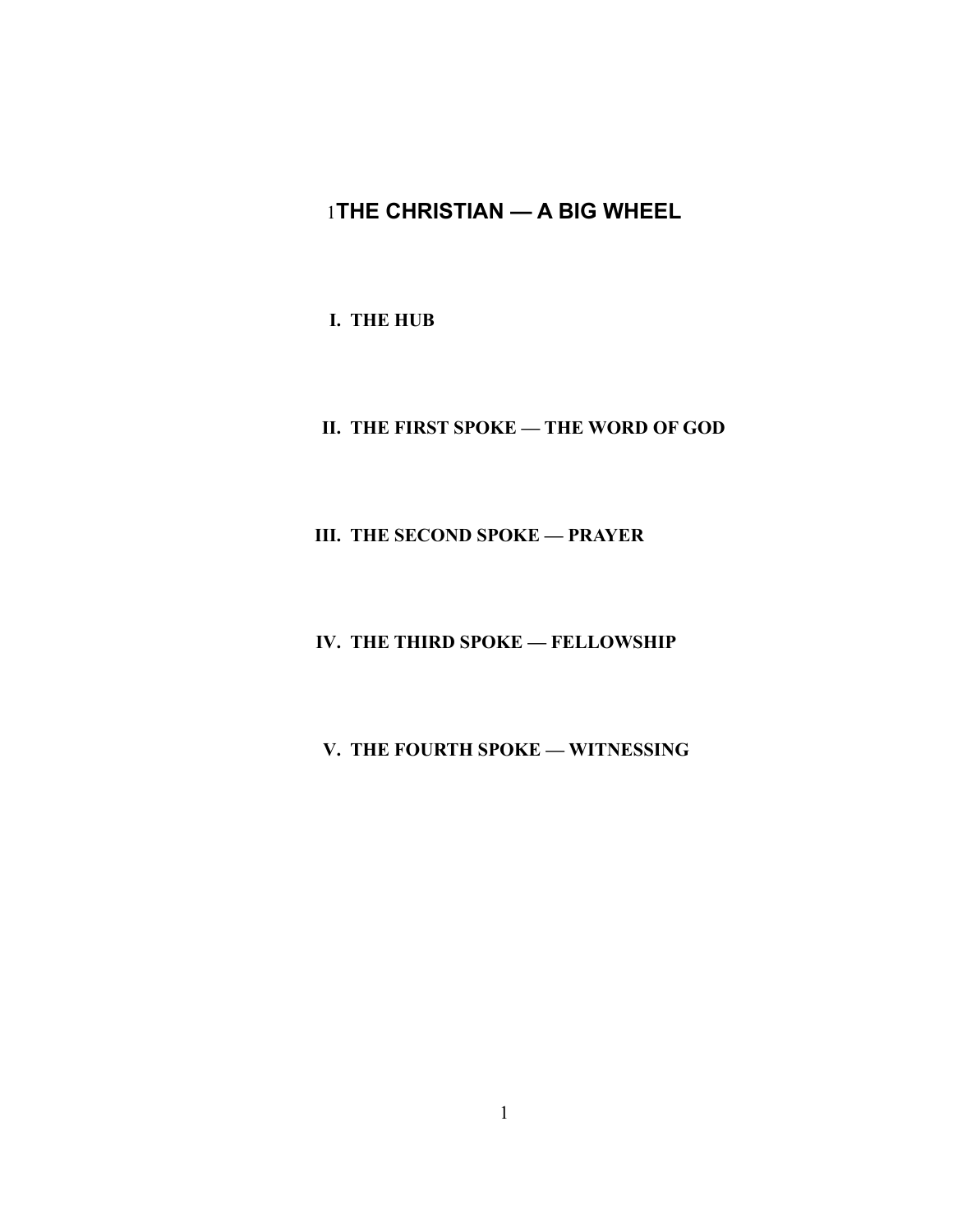## **THE CHRISTIAN — A BIG WHEEL**

A hitchhiker was caught out on a country highway at night. A car pulled up near him and stopped as he waved his thumb to ask for a ride. He ran alongside the car, opened the door, and jumped into the front passenger seat. To his dismay, he found that the car had no driver! However, it began to move forward as soon as he was seated. In a moment, it was moving too fast for him to get out. Three miles later, it rolled to a stop beside a cemetery. The terrified passenger started to open the door and get out when the driver's door opened and a man started to get in. The passenger said frantically, "Mr., you'd better not get in this car; it doesn't even have a driver!" To which the breathless newcomer replied, "Yes, I know; I've been pushing it for the last three miles!" Cars have wheels, wheels are designed to roll, and rolling wheels are supposed to deliver both car and contents to the driver's intended destination.

A wheel is a quite distinctive instrument. A wheel is not made to sit on, to throw, to ride elevators, to hang on trees, to bury, etc. A wheel is more than its separate parts. Several parts are normally joined together to make a wheel. An automobile wheel may be made of a rim, spokes, a hub, and a tire. And it may even have several smaller specialized parts. But it is quite distinctive in components and structure, and it is made for quite distinctive purposes, such as *connection* and *conveyance.*

Dawson Trotman was the founder of the international Navigator's organization, an organization that emphasizes the fulfilment of Christ's Great Commission by making disciples who will impact the world. The well-known pastor and radio preacher, Charles Swindoll, said of Dawson Trotman, "In my opinion, Daws Trotman was the second greatest disciple-maker in the history of Christianity — *second only to Jesus Christ, and that includes the Apostle Paul!"* That is a stupendous statement, and you may be sure that Chuck Swindoll had weighed his words very, very carefully before he spoke them. If you have read Trotman's life story, you can see why such an assessment might be made. If you have not read it, do yourself an immediate favor — purchase the book entitled Daws, by Betty Skinner, and read and re-read it for the rest of your life. Stand warned, however, that it *is* a biography, and it starts slowly. But when you get into the heart of the book, it will prove to be a life-transformer for you.

Daws Trotman was a very, very creative person. Not only was he a dynamic, driving Christian, but he was exceptionally visionary and inventive as a Christian. He constantly sought means and instruments which could be used to greatest advantage in building men into the disciples the Great Commission calls for. One of the teaching devices he created and used regularly was a *wheel* — that is, the visual, graphic use of a simple picture of a very common wheel.

When Daws Trotman was working with junior high youth, he tried to devise an illustration that would make the basic practical disciplines of the Christian life more vivid to his active young audience. At first, he used the illustration of a three-legged stool, with the three legs representing the Word of God, prayer, and witnessing. But Daws quickly realized that he did not want to compare the Christian life to sitting on a stool. The Christian life simply should not be lived sitting down! A stool would be great if you were milking a cow, repairing a shoe, peeling potatoes, or playing a guitar. But sitting would never make a good illustration of such an aggressive life as the New Testament called for! He wanted something dynamic, something that moved steadily and with great purpose. Daws said, "I began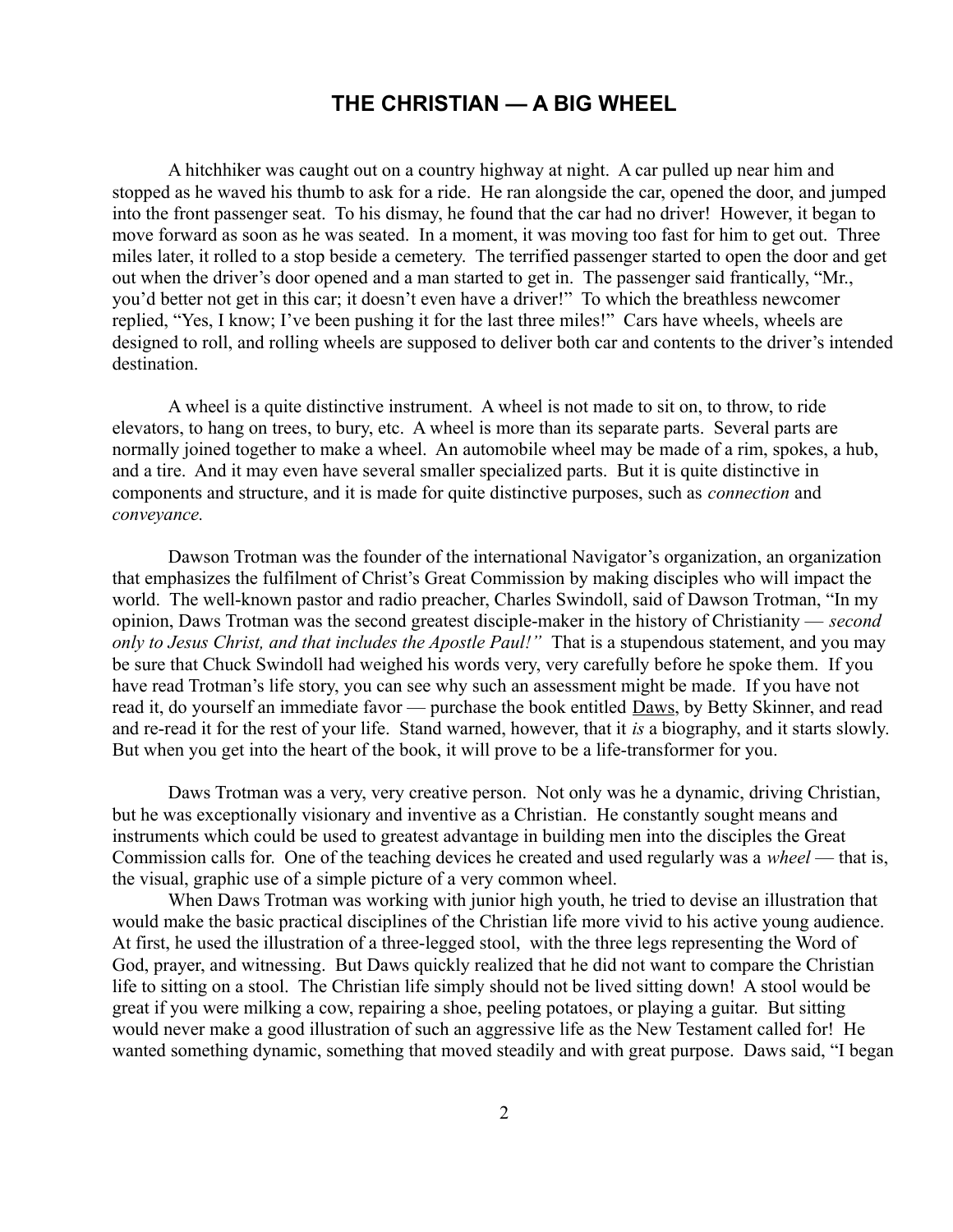to think of a wheel, because a wheel is something a boy or a grown man can identify with. Automobiles, bicycles, ships, and trains all use wheels." So the concept of "the navigator's wheel" was born!

Where does a wheel *go*? It goes wherever the *driver*, the *engine,* the *power*, and the *steering mechanism* take it. A wheel must remain intact in connection with its power source, but it does not exist to merely remain intact. *It is designed to go somewhere and accomplish specific purposes as it does so.*

I have a pastor friend whose Datsun automobile has over 375,000 miles on it! How many miles does your automobile presently have on it? How did it get those miles? If it doesn't accumulate miles, it is violating its purpose. Does it "go" just to be going? No, it has specified purposes, such as the delivery of people and cargo to selected places. The purpose of a wheel on a car is to *deliver people to their selected destination.* Question: *is God getting "maximum mileage" out of our lives? Are we delivering people to His selected destination?* Are we simply "piddling at the purpose," or are we operating at full capacity?

To follow the illustration, the *driver* is Jesus. The *engine* is comprised of all the component parts of the Christian life. The *power* of performance is supplied by the Holy Spirit. The *steering mechanism* is the will of God. The *passengers* are disciples who are being "carried" toward Total World Impact. The *immediate destination* is the building of one such passenger to the point of multiplying reproduction, the *intermediate destination* is the building of an army of such passengers, and the *ultimate destination* in this life is total world impact. The "out of this world" destination is Heaven itself — for as many passengers as can be won in this life.

In this study, I want to borrow Trotman's illustration and put my own mind to it. This particular wheel has six very important parts. Each part is an absolutely indispensable part of the whole wheel. The premise of the study is that the Christian life is like a wheel. Since it is a *life*, it insists on total vocational living, that is, living that includes every second of every day after one becomes a Christian. So it has many aspects and many *"*angles." However, just as life has several urgent "parts," and each of these specific parts has both *immediacy* and *ultimacy* about it, so it is with the *Christian* life.

Vance Havner wrote, "It's about time we (Christians) cut out the theological *grand opera* and got back to *practicing the scales."* When the late great Bear Bryant, the legendary University of Alabama football coach, was preparing for his last game as a coach, the Liberty Bowl game in Memphis, Tennessee, he was asked this question by a reporter, "How is it that you always have your teams vying for the national championship when you have no more scholarships available than any other school in the country?" After a few moments of thought, Bear Bryant replied, "Our procedure was always very simple. We recruited the best athletic specimen we could find, got him in the best possible physical shape, and then we taught him over and over and over again *the basic fundamentals of blocking and tackling!"* Christians simply cannot be reminded too often of the basic fundamentals of the Christian life. Any true disciple-making process will build these fundamentals into the disciple — through teaching, reading, modeling, assignments, accountability, etc.

In our daily, physical, earthly lives, the "vital moving parts" are: l. The essential cardio-vascular functions which supply the living and driving force to all parts of the body; 2. The regular, disciplined eating of wholesome and healthy food, which supplies the necessary nutrients to the entire body; 3. The regular breathing of clean air, which both replenishes and cleanses the entire body; 4. Regular and adequate rest which renews the body; 5. Regular and proper exercise which gives strength and tone to the entire body; and 6. The use of the body for some purpose beyond its mere physical functions. Since man is *more than physical*, he needs some *metaphysical purpose* to motivate the proper *use* of his body.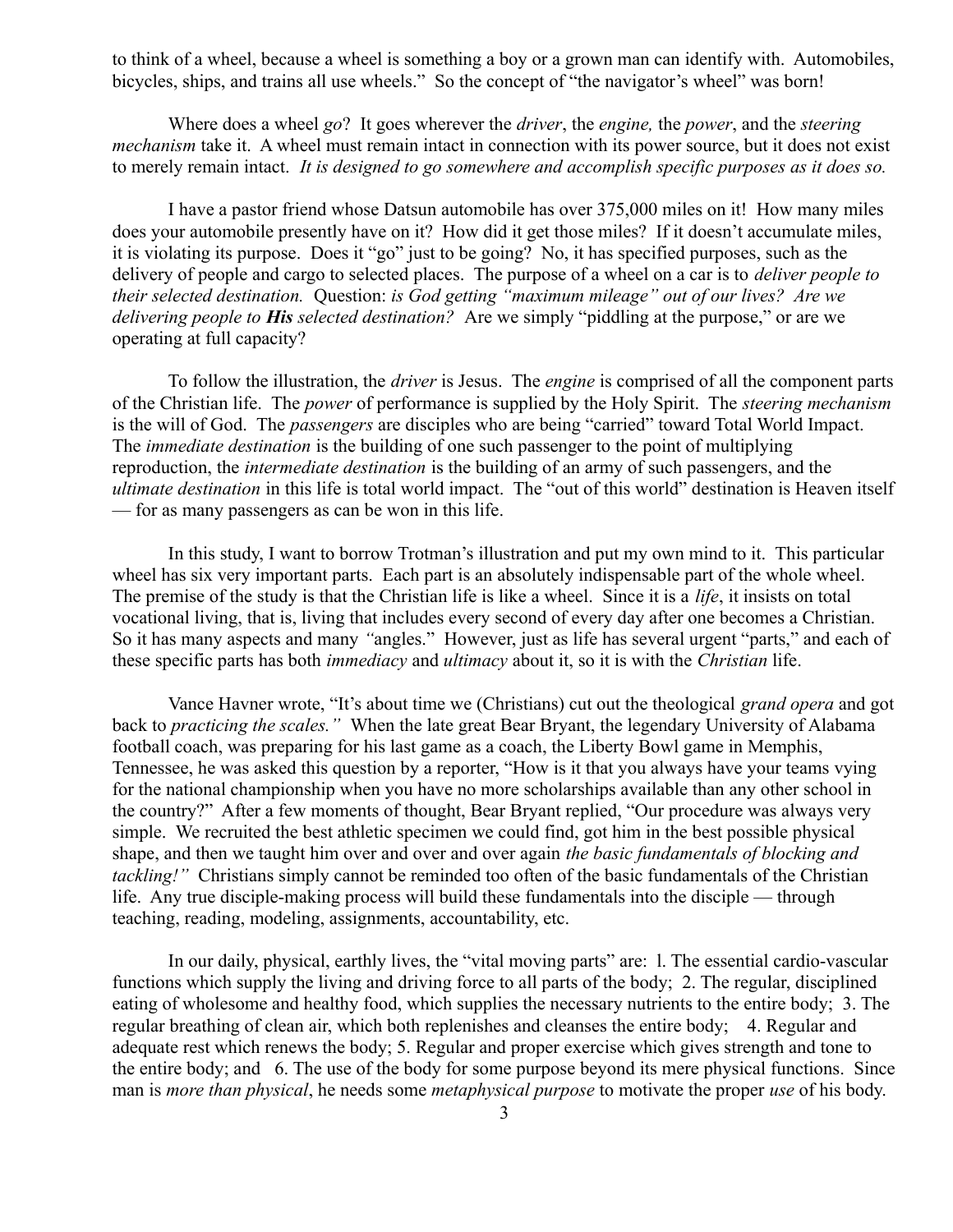

A champion body-builder was returning from a long and strenuous workout in the local health spa. He passed an artist seated beside the sidewalk. The artist was absorbed with canvas, easel, brushes and paints, and was painting a picture. The macho man stopped to observe his work. He said to the artist, "Man, how do you find so much time to do things like that? I spend all my time just keeping fit." The artist soberly replied, "*Fit for what, young man, fit for what*?" The human body was created by God to be a vehicle, a means of conveyance, *like a wheel* — *not an end in itself.*

In this study, we will explore the six "vital parts" of a common wheel. We will see that, since a wheel is designed to move, all these parts are, in one vital sense, "moving parts." And we will see that each of the six parts pictures an absolute essential in the living of a true Christian life. The six vital parts of a wheel are the *hub*, the *four spokes* (a carefully selected number), and the outer *rim*.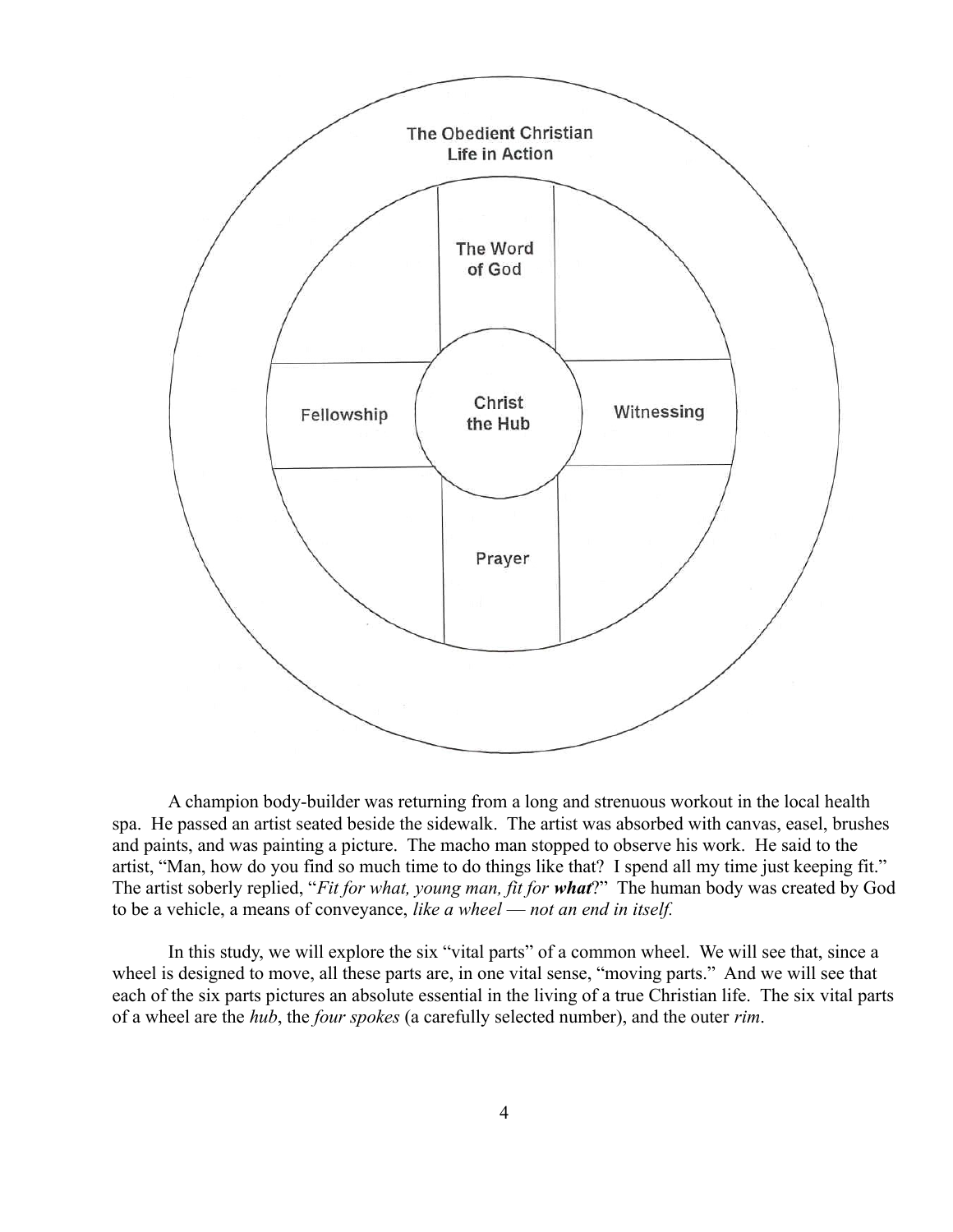#### **I. THE HUB**

First, we will examine *the hub* of the wheel. The hub is the operating center of the wheel. In our illustration, the hub represents the operating center of the Christian life. What is the operating center of the Christian life? The answer sounds simplistic, but it certainly is *not* simplistic. In fact, the answer to that question has proven to be subtly elusive to millions of Christians. This was the case in my own Christian life for many years after Jesus Christ saved me. Nobody ever explained the basics of the Christian life to me (!!!). And I have found this to be true of multitudes of born-again people.

Our treatment of new-born Christians is often intolerable and unforgivable. While an entire medical science is devoted to the care of infants during the first forty-eight hours after they are born, and this care entails close observation and the rendering of regular services, the Christian community pays no such attention to new-born Christians. Our procedure is more like putting a new-born into a refrigerator than the giving of proper care.

*If the proper hub of the wheel is not intact, or is misplaced, the wheel is going absolutely nowhere.* Christian, ponder these words carefully. Disciple, ponder these words carefully. *Disciplemaker, ponder these words carefully.* And remember "the first rule of spiritual life and leadership": *Do not assume anything! Do not take anything for granted!* Be sure the hub is understood, intact, and in its proper place.

What is the hub of the wheel? What is the operating center of the Christian life. *The operating center of the Christian life is JESUS CHRIST HIMSELF!* That sounds simple enough, doesn't it? But the truth is, you can meet thousands of Christians who reveal in a thousand ways every day that this simple, basic truth has never become a practical reality in their lives. In fact, it is evident that most Christians have lived eccentrically as far as this truth is concerned — somewhere away from "ground zero," somewhere off the mark, whether near or far.

 We must have a good look at this hub. We must explore it until we cannot mistake *what it is, where it is, how vital it is, and how to b*e *sure it is the true operating center of our lives.* In order to be sure I am not assuming anything, let me rephrase the last sentence. We must explore *Jesus Christ Himself* until we cannot mistake Who and what the Bible says He is, *where He is, how vital He is, and how to be sure He is the true operating center of our lives.* This is no idle assignment. This is no spare-time exercise. This is no indifferent task. This is the Top Drawer, Card "A," High Level, Heavyweight Championship vocation of every Christian. If the Christian is wrong here, the wheel will not roll and the intended conveyance will not occur.

We will let the New Testament clearly identify and place the hub of the wheel. It cannot be said too many times: The hub of the wheel is Jesus Christ Himself. The Apostle Paul said, "To me to live is Christ" (Philippians 1:21). Examine these words carefully, technically, and minutely. Jesus said, "Man lives by *every word* that proceeds out of the mouth of God." We must not take liberties with the words of God, either with regard to His *choice* of words or the *arrangement* and *placement* of those words in His communication to us. Note that Paul did *not* say, "To me to live is to *know* Christ." That is a subtle addition, but to have Christ as the operating center does not allow so much as a verb between me and Christ. Similarly, Paul did not say, "To me to live is to *confess* Christ,*"* or to "*live for*" Christ, or to *"serve*" Christ, or even to *"be like"* Christ. Christian, ponder this vital emphasis: The operating center of the Christian life is not any *function*, or *attribute*, or *accompaniment*, or *activity* of the Christian life, as important as they all may be. No, the operating center of the Christian life is Jesus Christ Himself.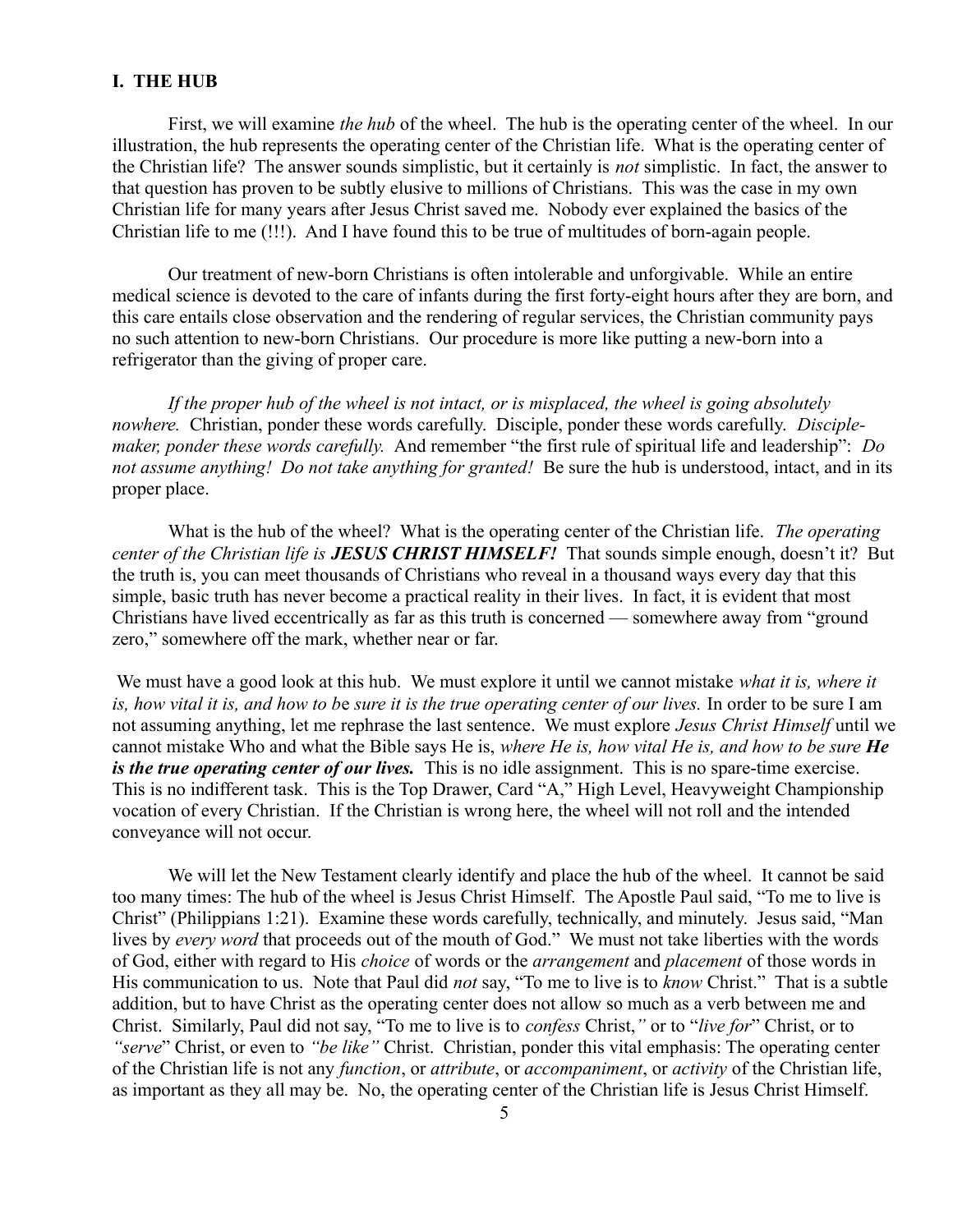He Himself is the Source, the Secret, the Substance and the Strength of the Christian life. And just as the presence and function of the hub are absolutely essential in the proper deployment of a wheel, so the moment-by-moment central presence and essential function of Jesus Christ are absolutely essential in the living of a true Christian life.

Let the New Testament speak for itself in presenting this vital truth. "Christ lives in me," said Paul in Galatians 2:20. "Christ in you, the hope of glory," wrote Paul in Colossians 1:27. "Christ is our life," says Colossians 3:3. These writings in the New Testament epistles, and many more, are mere echoes of the clearly presented words of Jesus Himself. In John 14:6, Jesus said, "I am the Way, the Truth, and the Life." He did not say, "I am *a* way," or "I am *one* of the ways," or "I am the *best* way," or "I am *one way among many."* No, all truth is narrow and exclusive — if it is true, then every opposing possibility is false. In a day when pluralism and accommodation are the very order of thought and action (up to the accommodation of Christianity and its exclusiveness in the interest of truth; these are fully rejected by modern humanism), this makes the Gospel of Christ increasingly unpopular. However, popular opinion has absolutely nothing to do with the determination of truth. Truth is absolute, dogmatic, and immutable, public opinion notwithstanding. Jesus Christ is the only Way to God and Life — "no man comes to the Father except by Me," He said.

Then He said, "I am the Truth." The Bible calls Jesus the "Logos" of God. The King James Bible translates this as the "Word" of God (John 1:1-3, 14). However, this word "logos" is the very word from which we derive our English word, "logic." You can see the two words on the page and easily detect the similarity. *Jesus is the Mind of God; Jesus is the Logic of the universe.* To put it personally and practically, the closer you are to Jesus, the more "logical" you are from God's point of view, and the farther removed you are from Jesus, the more *illogical* you are *from God's point of view!* And, no matter what our response or reaction may be, God's viewpoint is the only one that counts. Colossians 3:2 says, "In Christ are hidden all the treasures of wisdom and knowledge." Jesus is God's "wisdom-and-knowledge treasure vault." No true wisdom ever derives from any point outside of Christ, and all knowledge — yes, *all knowledge* — is in Him.

Then Jesus said, "I am the Life." "I am the Way, the Truth, and the Life." There are three technical and definitive statements in that compound sentence. Jesus said *three things* in that sentence, and *not merely one*. We usually present that sentence as if it meant only one thing, that Jesus is the one and only way to God. It certainly means that, but it also says (and means) *a great deal more than that.* Let me explain it a bit further so we can see the clear distinctiveness of each of these brief statements. "I am the Way" *in order that human beings may be saved;* "I am the Truth" in order that human beings may be *sure they are saved, and sensible about it.* And "I am the Life" in order that human beings may be *satisfied just with Me.* So this verse is a key example (again, only one among many) of the colossal claims of Jesus Christ.

Think of the actual experiences of Christians with Jesus' words in mind. One hundred percent of all Christians have gotten into Jesus as "the Way" and have been saved. There is simply no other way to be saved. All saved people have received Christ and have gotten into Him as "the Way." However, there is a sub*s*tantial reduction in experience among Christians with regard to the second statement in the sentence. Though all Christians are in Jesus as the Way, not all (by a long shot) Christians have so adjusted to Him and believed Him as the "Truth" that they are sure they are saved and sensible (Biblically intelligent) about it. What is going on here? The same Divine Person spoke both sentences. The same Divine authority rests behind both sentences. The same Heavenly "sponsorship" underwrites both sentences. Then why are many Christians not absolutely *sure* they are saved, and even many who are sure they are saved are not Biblically intelligent about it? You see, truth must be known, believed,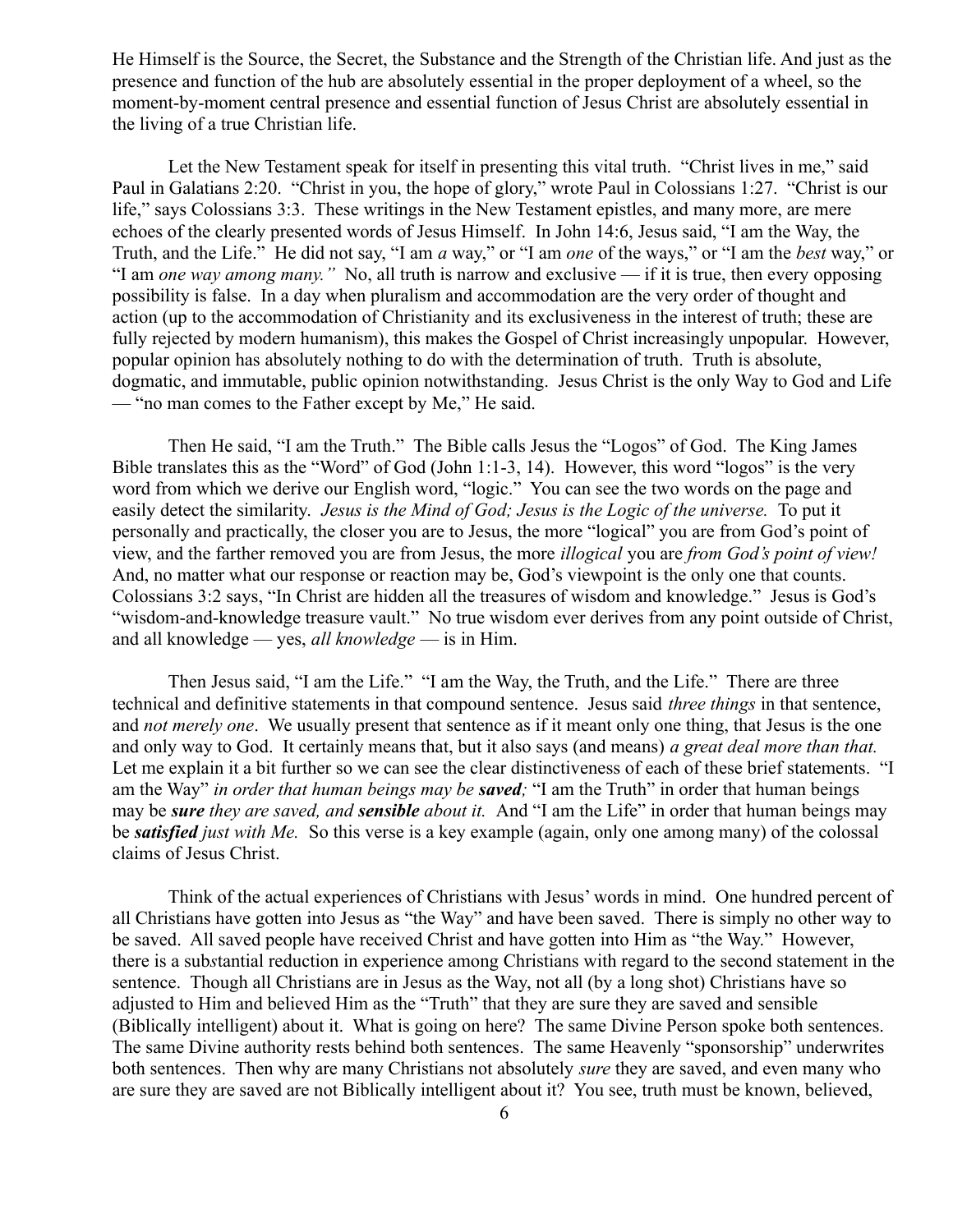and (whenever necessary) practiced. If it is not known and believed, the ignorant and unbelieving person has *practically* negated that truth. For him, it is not truth at all. So he can live temporarily as if his decision determined truth. However, all roads, however variant and deviating and wayward, will converge into a Final Meeting with THE TRUTH. In Amos 4:12, the prophet said, "Prepare to meet your God." Some in his listening audience prepared, others didn't — *but they all met God!* Some met Him redemptively to their present and eternal advantage, others only met Him finally to their eternal disadvantage — but *they all met Him.* The unsaved man's reaction to the Truth or rejection of it constitute no determination about the truth at all. Unsaved men do not judge the Truth in their responses and reactions; they only judge themselves.

A man was wandering through the Louvre, the national art gallery of France in Paris. He spoke to a guard in an air of casual superiority: "What's so special about these pictures? In my opinion, they aren't much." The guard replied, "Sir, your opinion doesn't count here. If anything is on trial here, it is not these paintings. It is you!"

C. S. Lewis wrote a book entitled, God In the Dock, showing that the "modern," worldly-wise man has placed God in the prisoner's dock in man's "courtroom," and has dared to pass judgment upon Him as if his (man's) word were final. The Bible calls this, "Man's day" (I Cor. 4:3). Oh, but nothing that mere man does is ultimate. Nothing that man does is final. *Another* Day is coming, and on That Day, the only Standard will be that of THE TRUTH, Jesus Himself. The Bible says that "God has appointed *a Day* in which He will judge the world by that Man Whom He has ordained — and He has given guarantee of this to all men, in that *He has raised Him from the dead" (Acts 17:30-31).* So if you do not intend to adjust to the truth now, thus *forsaking wisdom* and *choosing in favor of falsehood*, then brace yourself, because you will still face THE TRUTH.

 Christian, you must apply the same standard to your own life. Though argument tends to make truth academic and legalistic instead of vital and alive, you still must face the Truth in your own experience. Jesus is the Truth in order that you might be *sure* you are saved, and *sensibl*e *about it.* So your vocation only begins when you first accept Jesus as the Truth. Then begins a lifelong investigation of the Truth, a lifelong adaptation of your life to the Truth, and a lifelong propagation and proclamation of the Truth.

If you are not sure you are saved, you should make your first vital adjustment to the truth at this point. "Make your calling and election sure," the Bible says, or "be sure you are saved!" Then, if you are a casual learner of the Truth by picking up bits and pieces through teachers and preachers in church, you have another vital adjustment to make with regard to the Truth. You must daily get into the Bible, the Manual authored by the Holy Spirit, the One who presents and mediates the Truth, and let Him teach you therein the "ways and means" of the Truth.

Finally, in John 14:6, Jesus spoke of Himself as "the Life." He is the Life that we might be *satisfied just with Him.* Are you satisfied with Jesus? Could you be satisfied *just* with Him? None of us could really be confident of our answer to that question unless Jesus was all we had. What if we lost everything but Him? Could we be satisfied just with Him? Paul was! Near the end of his life, he wrote, "I have kept the faith." The faith was all he *had* to keep! He had lost everything else. But Jesus proved to be enough — yes, *more than enough.* One day, we will leave behind everything we built our lives around in this world. Jesus will be all that is left. When we swirl down into the waters of the Dark River of Death, and Jesus is all we have, will we be satisfied? He wants to be *our very Life!* Jesus Himself is the hub of the Christian life.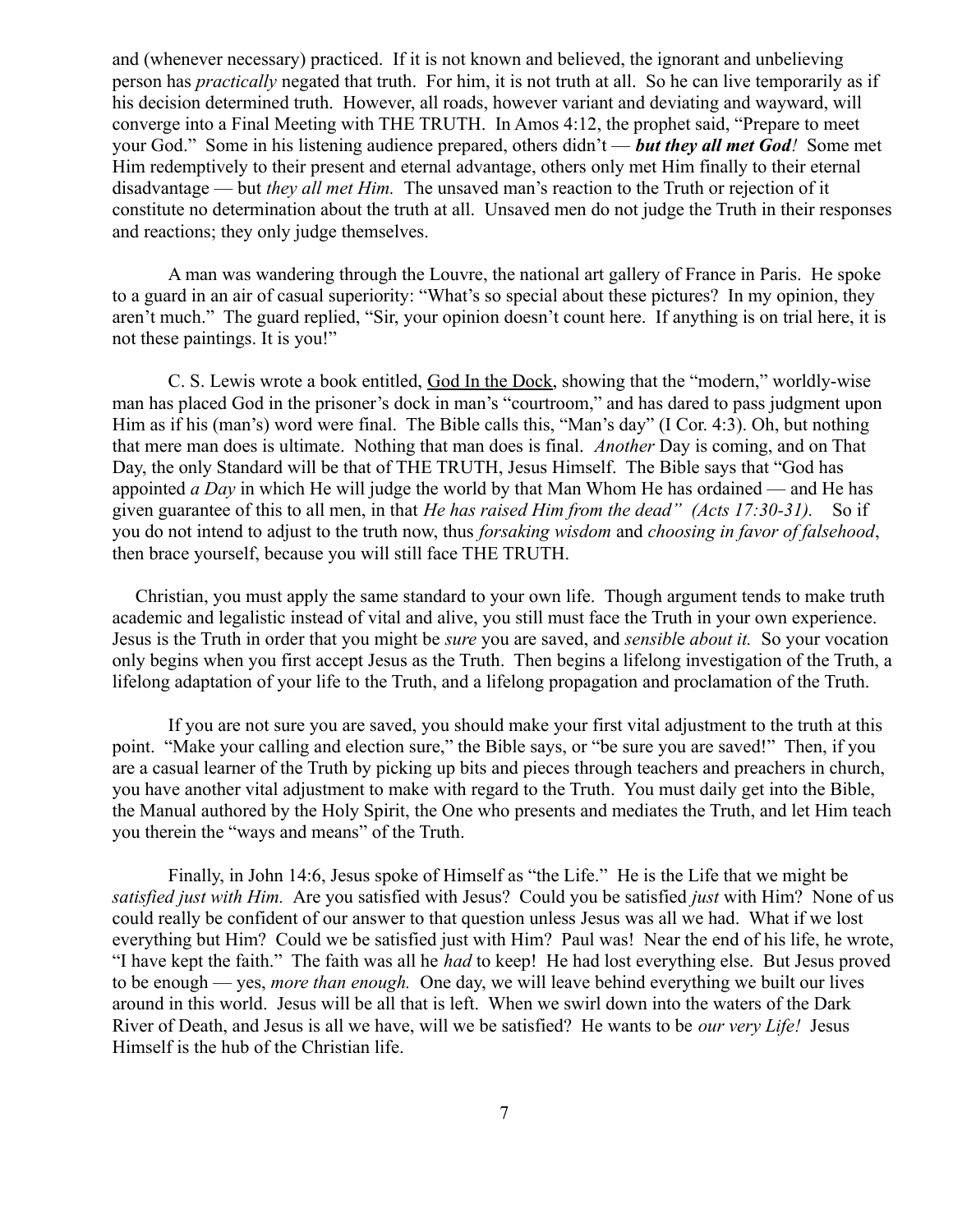In John 10:10, Jesus contrasted His Person and Mission with the person and mission of Satan. He said, "The thief (Satan) comes not except to steal, to kill, and to destroy. I have come that men might have life, and that they might have it more abundantly." It is evident that He wants our lives to abound (overflow) with Himself and His eternal quality of life. He is the hub of the Christian life.

# **I. THE FIRST SPOKE — THE WORD OF GOD**

A vital part of any wheel is the spoke that connects the hub with the rim. We want to become deliberately conscious of the functions represented by the four spokes in our illustration. However, the purpose is not to make us self-conscious about these functions. Indeed, the purpose is to make us *unself-conscious* about these functions. You see, when a wheel is turning quickly and properly, fulfilling the reason for its existence, *the spokes become "invisible."* All you see is the hub. When the wheel is standing still, the spokes take up a lot of room, and are very evident, but the minute that wheel begins to move rapidly and smoothly, the spokes seem to vanish. The spokes are still there, but you don't see them. The hub becomes pre-eminent. When people look at our lives, and *it is our spokes — the daily discipline of our lives — that impress them, we simply are not moving properly!*

In our illustration, the spokes represent the direct supply lines of the Christian life, the channels that keep Christ at the center and convey him to the "practicing edge" of the life.

The key to the spokes of a wheel is in their connection. Spokes must be connected to the hub and the rim if they are to do their work. When I was a lost high school student, one night, our gang of rowdy guys collected a bunch of old discarded automobile tires, loaded them in the bed of a pickup truck, went up to the top of the steepest hill in my home town (which was located in the mountains of northwest Arkansas!), and started those tires, one by one, rolling down the street on that steep hill. The "Maple Street Hill" was about three city blocks long at that point, and *very* steep. And a University of Arkansas fraternity house was *at the bottom of the street*, where it made a sharp left turn. So our object was to roll the tires down the hill — and see what happened! Well*, it happened!* Some of them bounced all the way up onto the roofs of houses beside the street. Others smashed into the sides or porches of the houses. I shudder today to think of what might have happened if a car had come around the corner at the bottom of the hill and had started up the hill at the wrong time. A few of the tires, bouncing incredibly high and at great force, bounced onto the roof of the fraternity house at the foot of the hill, and some smashed into the side. What's the point of my story? Simply this: once those tires were released, they were out of control. They rolled through yards, through flower beds, onto porches, onto roofs, and smashed into buildings. The problem? *Without proper connection, each tire was without proper direction and function — and was a potential instrument of destruction.* When a Christian does not abide in Christ (John 15:1-11), keeping the contact intact, he is constantly in trouble, bumping into other people instead of blessing them, getting into continual difficulty, causing incredible damage, and failing to fulfill the purpose for which Jesus saved him. Remember, the hub is Christ, and constant connection must be maintained with Him through the spokes, the supply lines of the Christian life.

 Our wheel will have four spokes. The proper function of the wheel will depend on the balance of the four spokes. If any one of the four spokes is missing or is out of proportion, the entire wheel gets out of balance and the wheel bumps down the street. If any one of the four basic disciplines of the Christian life is missing or out of balance, a lop-sided Christian is the result. The lop-sided Christian always seems to be "out of sync"; things do not operate smoothly.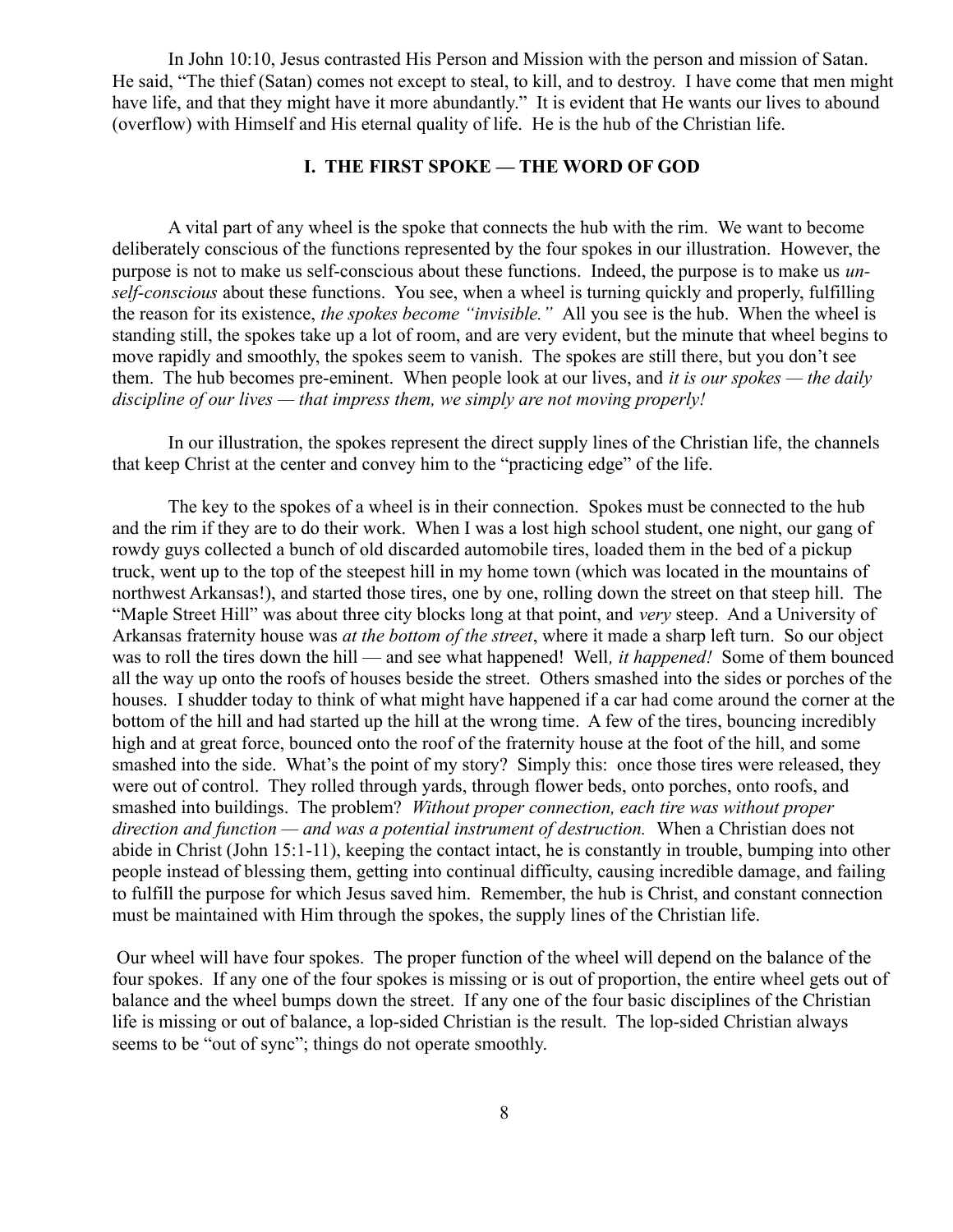Two of the spokes are *vertical*, and two of them are *horizontal*. The two vertical spokes represent our direct relationship with God Himself. They represent our spiritual intake, our communion with God as we abide in Christ. The two most important means of communion in the Christian life are the Word of God and prayer. Through the Word of God, *God speaks to the Christian.* Through prayer, *the Christian speaks to God.* Since all possibility of relationship, victory, and communion in the Christian life begins when God speaks to you, the uppermost vertical spoke will represent the Word of God.

The Word of God is *absolutely indispensable* in the Christian life. Sinners are saved by means of the Word of God. We are "born again, not of corruptible seed, but of incorruptible, by the Word of God, which liveth and abideth for ever" (I Peter 1:23). The word of God is the very source of all true faith, whether it be "saving" faith or "sanctifying" faith. "Faith comes by hearing, and hearing by the Word of God" (Romans 10:17).

The Word of God is the milk for babies to grow on. "As newborn babes, desire the sincere (pure) milk of the Word, that ye may grow thereby" (I Peter 2:2). And when the Christian moves from milk to the need for meat, the meat also is the Word of God. If you want to see how enthusiastically a new Christian should read, study, and devour the Word of God, just watch a tiny baby sucking furiously on his bottle when he is fed!

Babies also need to learn to walk. "Thy Word is a lamp unto my feet, and a light unto my path" (Psalm 119:105). A baby will need a great deal of instruction and understanding in order to grow properly. "The entrance of Thy word giveth light; it giveth understanding unto the simple" (Psalm 119:130).

Babies also need to be kept clean, and as they grow, they need to learn to keep themselves clean. Jesus said, "Now ye are clean through the word which I have spoken unto you" (John 15:3). Paul spoke of "the washing of water by the word" (Ephesians 5:26). Sometimes harmful things in the body must be surgically removed. "The Word of God is living and active, and sharper than any two- edged sword, piercing even to the dividing asunder of soul and spirit, and of joints and marrow, and is a discerner of the thoughts and intents of the heart" (Hebrews 4:12).

The one constant need in a believer's life for sanctification and Christ-likeness is regular contact with the Word of God. "We all (Christians), with unveiled face, beholding as in a mirror (the Word of God, James 1:23) the glory of the Lord, are changing into the same image (the likeness of Jesus) from glory to glory (in an ever-progressing way), and this is the work of the Spirit of the Lord" (II Cor. 3:18).

Then the growing Christian is admonished to "herald the Word" (II Tim. 4:2). This he does by giving regular testimony to Jesus and the Gospel. So the Word of God, the first spoke of the wheel, is absolutely essential in living the Christian life.

There are four things that every Christian should do with the Bible every day of his life. He should *know it in his mind.* This means that he will read it every day, saturating his mind with its incredible truth and allowing that truth to fill and condition his mind, his heart, his conduct, and his speech every moment of every day. Inscribed in the flyleaf of my Bible are these wise words:

> "Every Hour I Read You Kills a Sin, or Lets a Virtue In, 9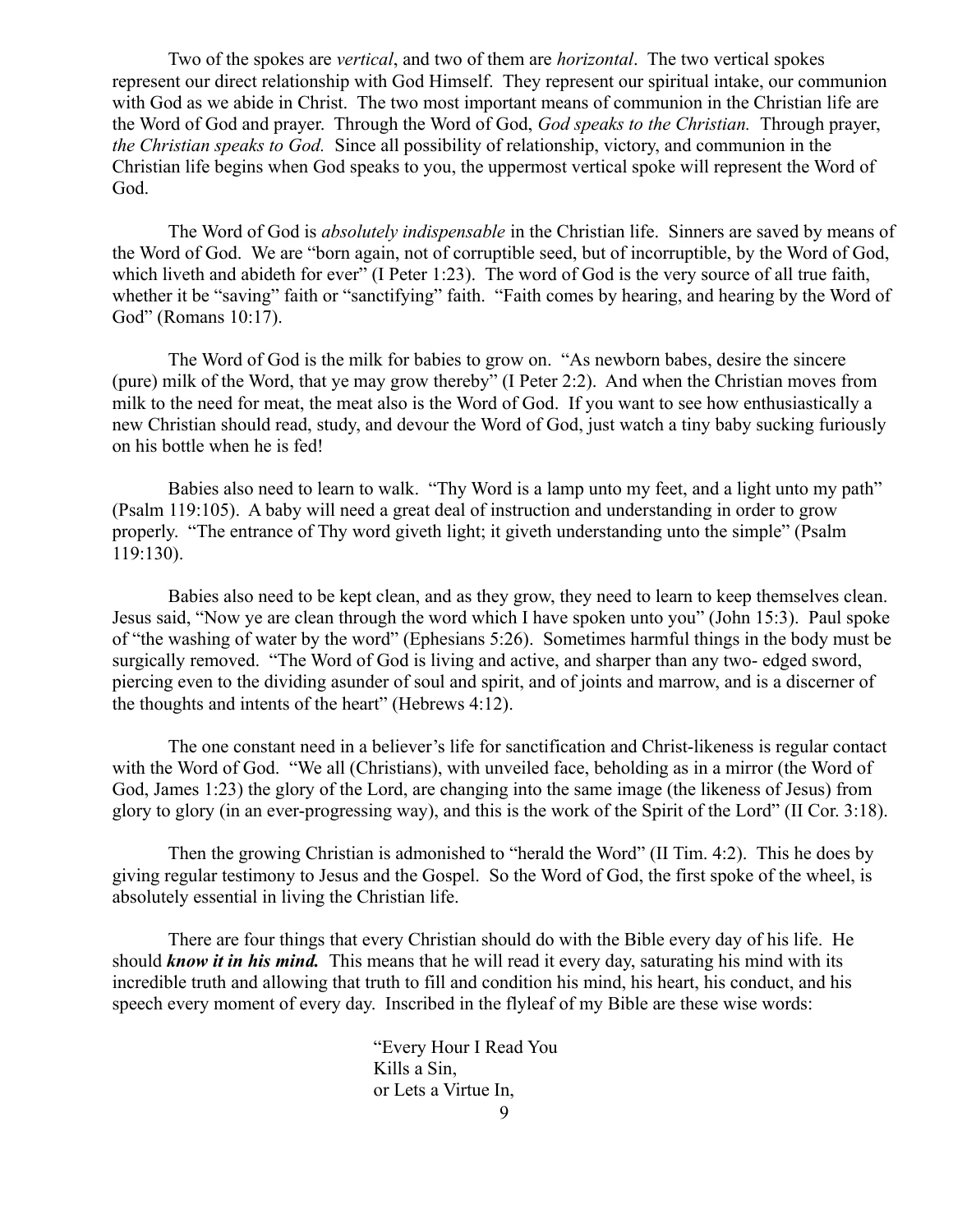#### To Fight Against It."

He should *stow it in his heart.* This means that he should seek to understand the mind of God in Scripture. It also means that he should memorize it so he can have it accessible to ready recall at any minute. The benefits of Scripture memory are too many and too great to ignore this discipline. Two of the finest disciples I have ever had, husband and wife, memorized so many verses in just over two years, that they could not hold their Scripture memory cards in both hands! And they never missed the perfect recitation of any verse when I called on them! Today, they are being used of God in incredible ways.

He should *show it in his life*. Dr. J. M. Price, late great Baptist educator, said, "The best binding for the Bible is not Morocco leather, but a human skin!" It should be the daily goal of every Christian to incarnate the Word of God in his own life.

Finally, he should *sow it in his world*. "The seed is the Word of God," Jesus said in Luke 8:11. "The field is the world," He said in Matthew 13:38. "Behold, a sower went forth to sow" should be the biography of every Christian every day. "He that goeth forth and weepeth, bearing precious seed, shall doubtless come again with rejoicing, bringing his sheaves with him" (Psalm 126:6).

Hudson Taylor, the founder of the China Inland Mission, who personally prayed more than a thousand missionaries into inland China, said, "Your spiritual growth as a Christian will be in exact proportion to the amount of time you spend in the Word of God." D. L. Moody, the great evangelist, said, "I prayed for faith, and expected it to come out of heaven and strike me like lightning, but it never came. Then one day, I read in Roman 10:17 that 'faith comes by hearing, and hearing by the Word of God.' So I started reading my Bible daily, and faith has been growing ever since." Is it any coincidence that George Mueller, the renowned man of faith in Bristol, England, whose faith sustained several orphanages without soliciting funds, *read his Bible all the way through over seventy-five times — on his knees?* Is it any mere coincidence that Dawson Trotman, who later had a world-impacting ministry personally and through disciples whom he had trained, *memorized over twelve hundred verses of Scripture within three years of his conversion?*

Every Christian should have consistent daily exposure to the Word of God, should practice careful hearing of the Word of God, should render complete obedience to the Word of God, and should make constant confession of the Word of God. Faith *starts* with the Word of God, *stands* on the Word of God, *stays* with the Word of God, *steps out* on the Word of God, *states* the Word of God, and *stops* with the Word of God. I want my life to echo the request of John Wesley, "Oh, God, make me a man of That Book!"

Remember that the Word of God in the believer's life corresponds to food in his physical life. Job said, "I have esteemed the words of Thy mouth to be more than my necessary food" (23:12). Jeremiah followed the same theme: "Thy words were found, and I did eat them; and Thy word was unto me the joy and rejoicing of my heart" (Jer. 15:16). Don't kill your appetite for this food of the soul by eating the garbage of the world. A steady diet of the Word of God while walking in the Spirit will secure steady growth in your life.

Remember, too, that this is the *top* spoke on the wheel. Everything else begins here. The initiative to give the Word and speak to us through it belongs to God, but the intake of it is our responsibility. I do not *intend* to spend many days on this earth during the rest of my life without eating physical food, and this spoke of the wheel corresponds in spiritual life to the eating of food in physical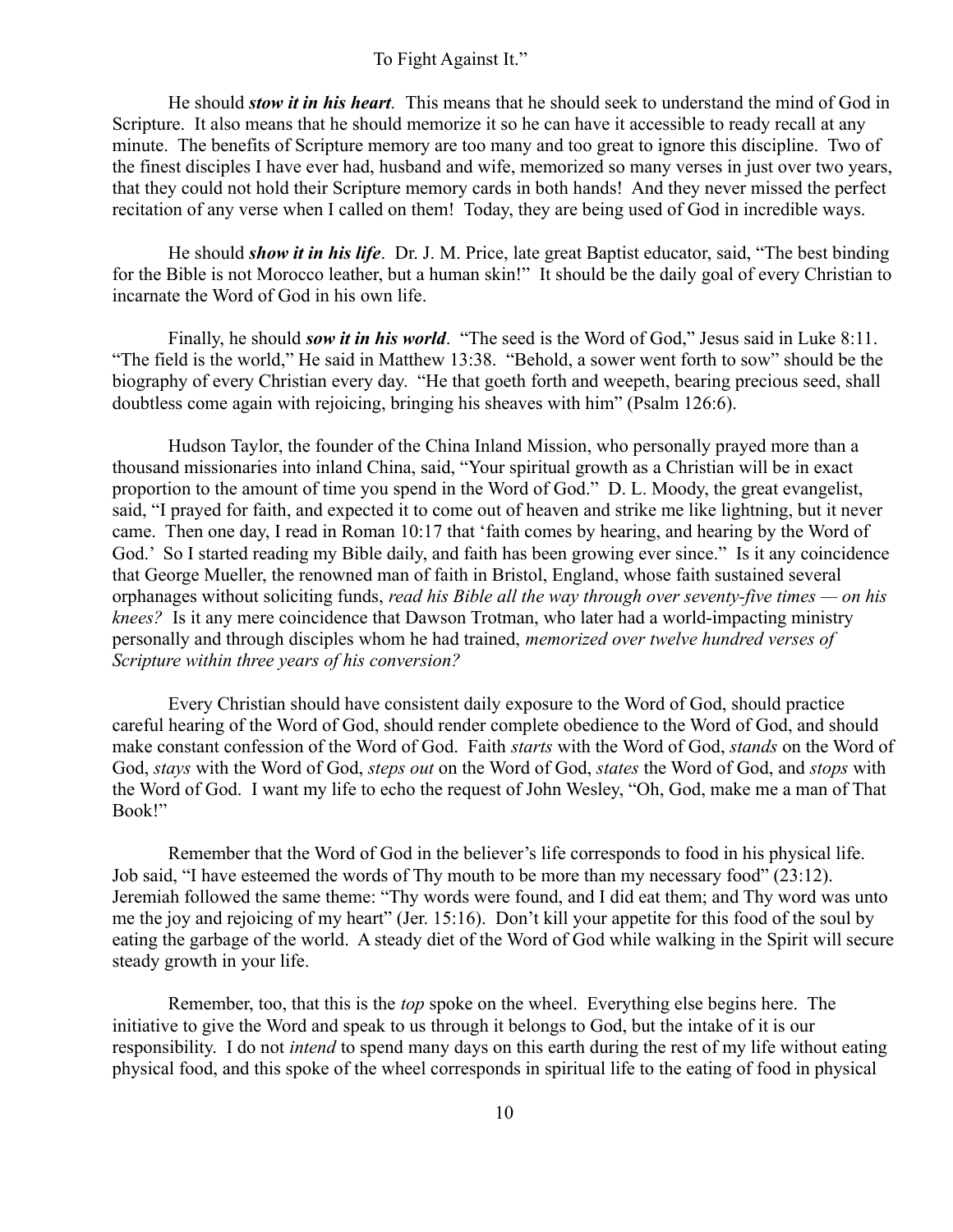life. Should I not determine that I will not spend one day on this earth as long as I live without feeding my spirit on the revealed Word of God in the Bible?

### **II. THE SECOND SPOKE — PRAYER**

The second spoke of our wheel is *prayer*. This spoke is at the bottom of the wheel. The Word of God, the upper spoke, brings the life of Christ in a downward direction to us, and prayer is our response to what He says in His Word. Note that the Word of God basically comes in a downward direction, while prayer is an upward response. This teaches us one of our greatest lessons about prayer. One the best ways to pray is to listen to God in His Word — *and then don't change the subject!* My mother used to tell me that it was impolite to change the subject when someone spoke to you, and the more important the person speaking, the more impolite it was to change the subject. Now apply the illustration. We are often in church services where God speaks clearly and powerfully through a message from the pulpit. However, the person who leads the closing prayer sounds as if he was asleep or visiting Planet Mars he never mentions anything God has just spoken to His people! This is a clear example of "quenching the Spirit" by "despising preaching" (I Thessalonians 5:19-20)!

As we begin to explore the place of prayer in the Christian's life, let's establish the principle that a believer's character is fashioned by his communication with God. Communication is one of the vital secrets of *every* healthy relationship. Good communication will transform mere acquaintances into steadfast friends, and will change superficial contact into intimate closeness. Such communication is built if we employ four guidelines:

*All relationships thrive on compliments*. Mark Twain said, "I can survive for three months on one solid compliment." He was not an exception! Nothing aids a healthy relationship more than an honest compliment. David deployed this principle when he wrote, "Enter into His gates with thanksgiving, and into his courts with praise: be thankful unto Him, and bless His Name" (Psalm 100:5). If prayer does not begin as a means of worshiping and honoring God, then the first purpose of the Christian life has been omitted. But in reality, praying is more *basking in a relationship* than it is *asking for resources.*

*All relationships thrive on active listening.* Communication is much more than talking! It includes alert listening which conditions the entire relationship. A wise person will give his undivided attention to the other person in a relationship, and as often as possible. Failure to listen is an insult to the dignity and importance of the one speaking. "Be still, and know I am God," He says to us (Psalm 46:10). II Samuel 7:18 says that "King David went in, and sat before the Lord." And though his speech to God is recorded, I am sure that he listened as well. "Stand in awe, and sin not: commune with your own heart upon your bed, and be still" (Psalm 4:4).

*All relationships require consistent contact.* Consistent contact lets each member in the relationship realize that the relationship is meaningful to all parties in it. However, if contact is not made for long periods of time, the relationship becomes slack and indifferent. If I do not have consistent contact in any of my relationships, the other party feels excluded from my companionship. Problems will develop, whether coldness, indifference, anger, hostility, or whatever.

There are no shortcuts to consistency in a Christian's prayer life. "Life is so daily," bemoaned one cynic. Well, the Christian life is so daily, also. Irregular communication with God testifies to everyone that the relationship is not a priority to you. But regular communication makes your heart,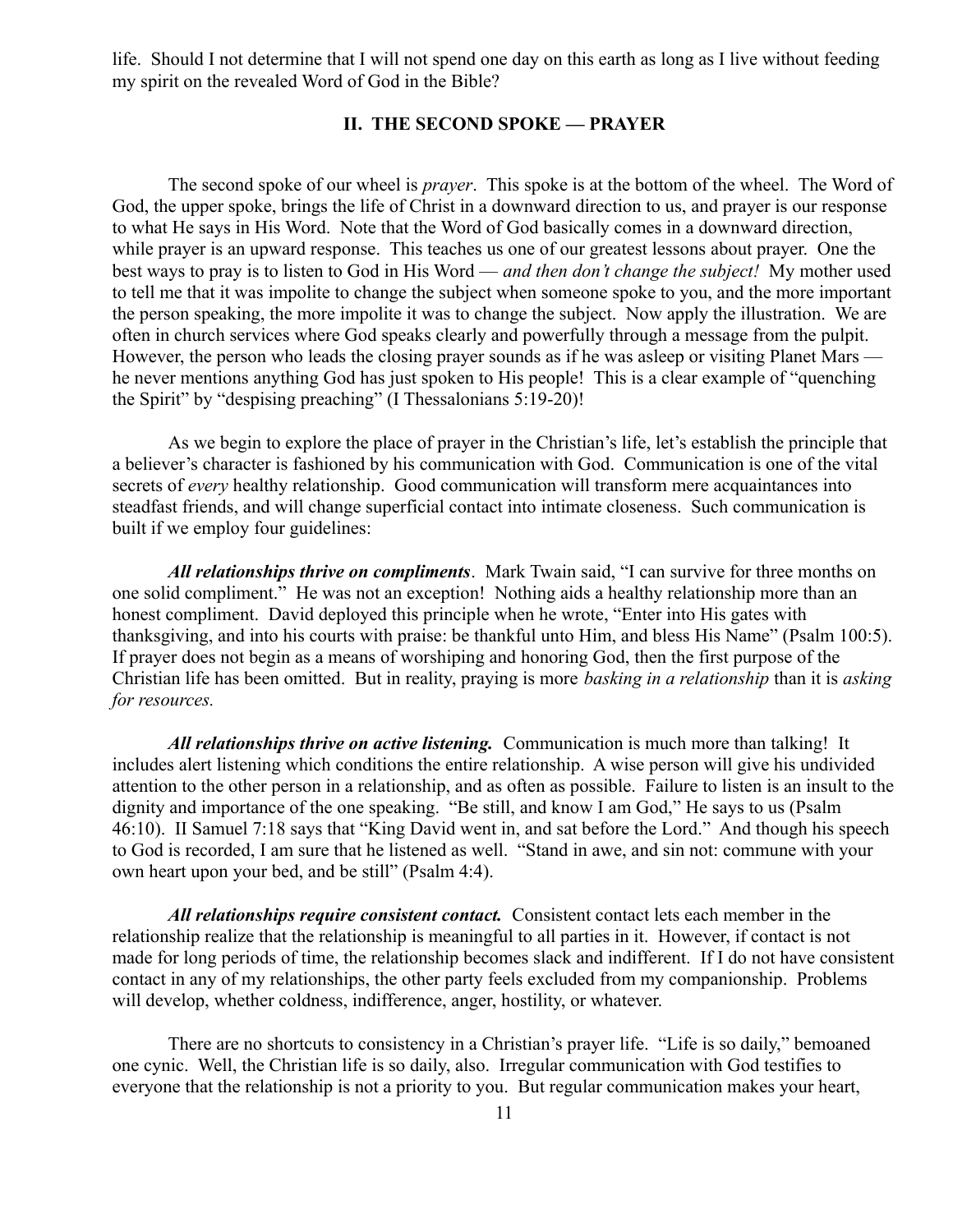your motives, your thoughts, and your steps line up with God. Also, your faithfulness enables you to have confidence before God. Hebrew 4:16 says, "Let us then approach the throne of grace with confidence, so that we may receive mercy and find grace to help us in our time of need." Consistent communication with God is a necessity if your relationship with Him is to be vital.

*All relationships require complete honesty.* If dishonesty or deceitfulness creeps in, the relationship is threatened. If these things continue, they are very likely to destroy the relationship altogether. Even so, absolute honesty is the only basis for a good relationship with God. We all know that too many things get into our lives that violate our relationship with God. To try to hide these, or to ignore them (as David did in II Samuel 12), will only deteriorate the relationship. The Christian must "keep short accounts with God," regularly confessing his sins and receiving God's cleansing. I John 1:7 says, "If we walk in the light (practice open, honest communion with Him) as He is in the light, we have fellowship one with another, and the blood of Jesus Christ His Son cleanses (present continuous verb, "keeps on cleansing") us of all sin."

These are wise practical guidelines to follow in our prayer life. Prayer is both a *priority* in our discipleship, and a *proof* of it. We often think of prayer as preparation for the battle, but Jesus showed us that prayer is the battle itself. Prayer was at the very heart of His work while He was on earth, and it is the very heart of His work in heaven today — and it should be at the very heart of our lives and our service for Him.

Where did Jesus sweat great drops of blood? Not in Pilate's judgment hall, or on His way to Golgotha. It was in the Garden of Gethsemane. If we had witnessed His struggle that night, we might have sadly misinterpreted the situation. We might have said, "Why, if He is so broken up when all He is doing is praying, what will He do when He faces a real crisis? Why can't He approach this ordeal with at least the same calm confidence that His three sleeping friends have?" However, when the real test came, *Jesus walked to the cross with unbending courage, and His three friend fell apart and ran away! Prayer is not a request for God to help us in His work; prayer is the work itself!*

Luke 18:1 says that "men ought always to pray, and never give up." I Thessalonians 5:17 says, "Pray without ceasing." James 5:16 says, "The effectual fervent prayer of a righteousness man availeth much." In John 15:7, Jesus said, "If ye abide in me, and my words abide in you, you shall ask what you will, and it shall be done unto you." It is obvious that prayer is one of God's primary means of grace. Contrary to common belief, prayer is the most practical and relevant thing in life. God's wisdom comes in answer to prayer. God delivers us from false judgments and unwise counsel through prayer. Prayer keeps us from majoring on lesser and unimportant things. Prayer allows us to have true perspective in life. If you value your Christian experience, be sure to take prayer seriously.

Martin Luther said, "Prayer is the most important thing in my life; if I should neglect prayer for a single day, I should lose a great deal of the fire of faith." Andrew Bonar said, "The one concern of Satan is to keep the saints from prayer. He fears nothing from prayerless studies, prayerless Christian work, or prayerless religion. He laughs at our toil and mocks at our wisdom, but he trembles when we pray." Andrew Murray, a giant of the faith, gives this illustration of prayer's importance. "When a general chooses the place from which he intends to strike the enemy, he pays most attention to the points which he thinks most important in the fight. Thus there was on the battlefields of Waterloo, a farmhouse which Wellington immediately saw was the key to the situation. He did not spare his troops in his endeavor to hold that point; the victory depended upon it. And it is the same in the conflict between the believer and the powers of darkness. The inner prayer chamber is the place where the decisive victory is obtained." Sometime ago, Scott Williams, a dear friend and brother, handed me this poem: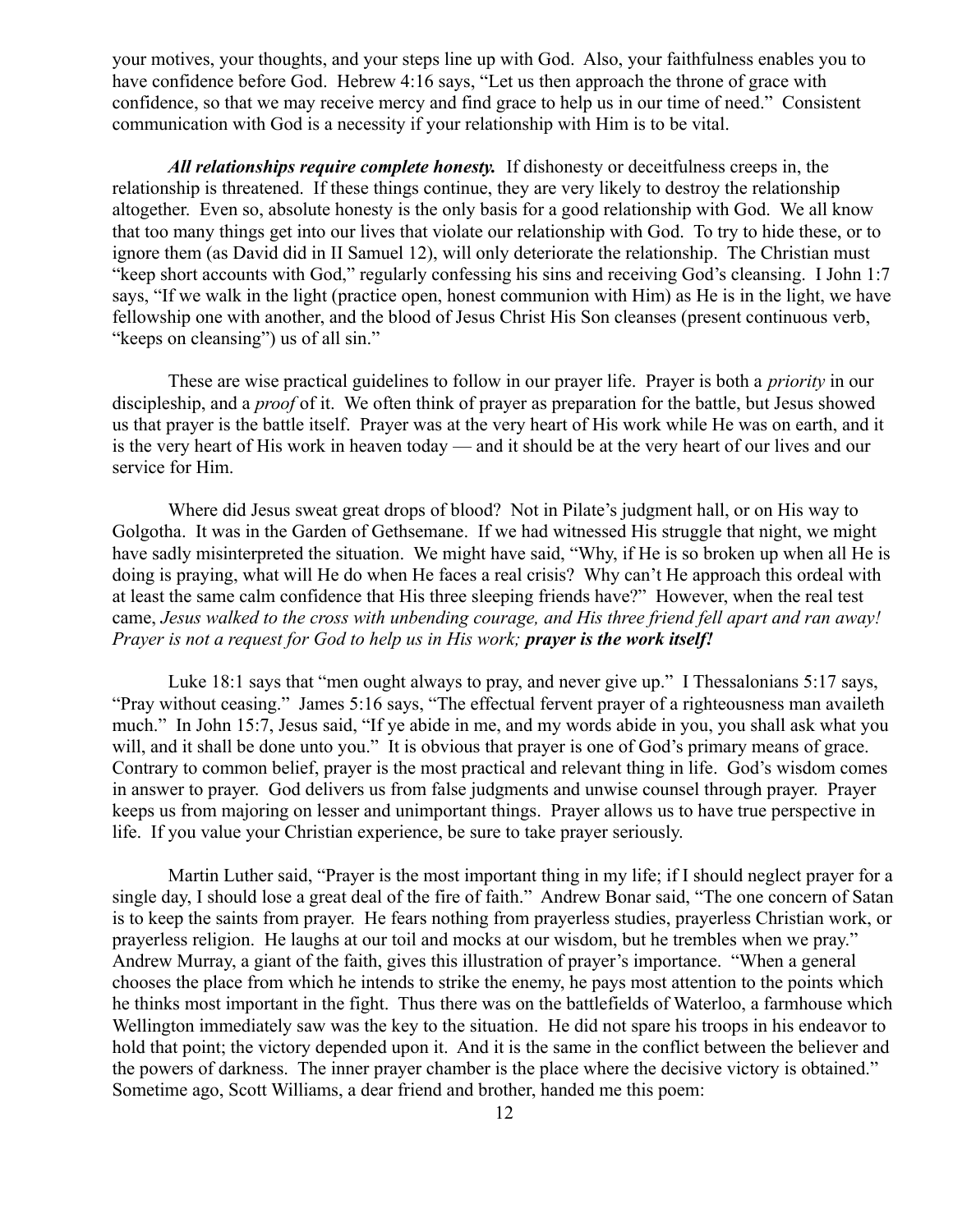Last night I took a journey To a land across the seas; I didn't go by ship or plane; I traveled on my knees.

I saw so many people there In bondage to their sin; And Jesus told me I should go, That there were souls to win.

But I said, "Jesus, I can't go To lands across the seas." He answered quickly, "Yes, you can — By traveling on your knees."

He said, "You pray, I'll meet the need. You call and I will hear; It's up to you to be concerned For lost souls far and near."

And so I did. I knelt in prayer, Gave up some hours of ease; And with the Savior by my side I traveled on my knees.

As I prayed on, I saw souls saved And twisted persons healed; I saw God's workers' strength renewed While laboring in the field.

 I said, "Yes, Lord, I'll take the job. Your heart I want to please; I'll heed Your call and swiftly go By traveling on my knees."

We must remind ourselves that we are seeking Total World Impact. We are battling forces of darkness for a world of men, most of whom are without Christ. Archimedes once said, "Give me a fulcrum strong enough, and a lever long enough, and a place to stand apart from that which I am trying to move — and I can move the world." Think of this statement carefully, and let me apply it to our disciple-making, world-impacting goal. *The fulcrum is the revealed purpose of God. The lever is prayer. The place to stand — apart from the world — is "in Christ."* And if we follow his formula, *we can move the world.*

Remember that prayer in the spiritual life corresponds to the breathing of good, clean air in the physical life. When a doctor strikes a baby on its backside at birth, that doctor is saying to the baby, "Breathe without ceasing." When the Holy Spirit brings a new Christian to birth, He says to him, "Pray without ceasing."

Harry Denman, the Methodist evangelist, visited a southeastern city for revival services. While he was there, a very gracious Christian couple invited him to be a guest in their home. When the woman showed him to his room, she remarked, "Dr. Denman, this is the room where my grandmother prayed." Throwing all caution to the winds, Harry Denman turned to her in tender fashion and said, "I'm not interested in where your grandmother prayer. Where do *you* pray?" *This* is the crucial question. *Do* you pray? Where? Are you systematic and consistent in your prayer life? Do you have a definite time every day for your appointment with God? Are you able to trace any triumphs of God in your life because of prayer? S. D. Gordon said, "Communion and petition store the life with the power and resources of God; intercession lets them out on behalf of others." If you have been converted, for *your* sake, for the sake of *others*, and for the sake of *God* and *His global cause,* practice regularly the ministry of personal prayer.

#### **III. THE THIRD SPOKE — FELLOWSHIP**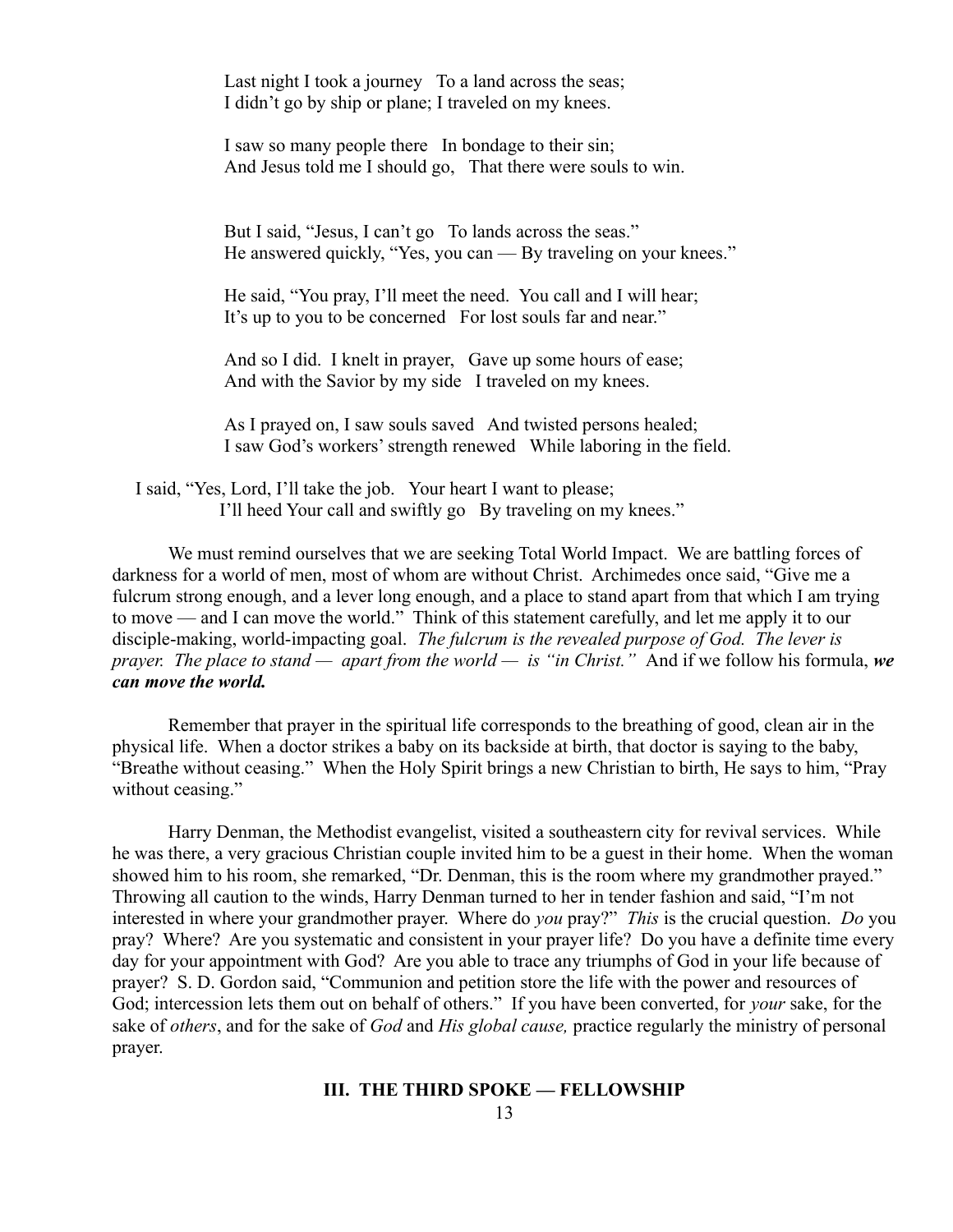The third spoke of the wheel is *fellowship* with other believers. We have examined the two *vertical* spokes of the wheel, which represent our direct relationship with God. Now, we will look at the two *horizontal* spokes, which represent our direct relationships with our fellow men. One of the horizontal spokes that powerfully channels the life of Christ to practical personal use is fellowship with other believers.

Recently, I read this riddle: How is it that, in a world that is getting smaller and smaller, people are getting farther and farther apart? The entire world is experiencing a "fellowship crisis." Sadly, the church also often experiences the same crisis. I read of two porcupines in northern Alaska. If they stayed apart, they might freeze to death. But if they got together, they "needled" each other so badly that they could hardly stand it. This is the dilemma which church people often have. One of Satan's primary strategies is to "divide and conquer." Satan tries to turn Christians against one another, because he knows that they will then destroy each other. So Christians who follow Satan's strategy become like the Philistines, who "set ambushments" against each other. And Satan works through our flesh, so we "just know" that our brothers and sisters are mean, intolerant, and intolerable. Rufus Jones showed perception when he said, "The American churches are like Robinson Crusoe's goat pasture; the fields are so large and the fences so far apart that the goats inside are as wild as the goats outside!" So a great fellowship crisis has developed in the church, and such "fellowship failures" as *criticism and censorship* of brothers and sisters; *coercion* of others to my own understanding, practices and procedures; and *condescension,* or the assuming of a sinful superiority over my brothers and sisters, prevail everywhere.

> "To live above with the saints we love, Oh, that will be glory, But to live below with the saints we know, *That is often another story!"*

Wacky comedian Rodney Dangerfield said, "My wife and I sleep in separate bedrooms, take separate vacations, and eat separately at mealtimes. *We're doing all we can to keep this marriage together!*" Too many Christians are making the same kind of artificial moves to "hold things together." Obviously, we need to discover the New Testament meaning of *fellowship.*

It should be evident that fellowship is not the mere gathering of a crowd of Christians. Fellowship is far more than physical togetherness. A crowd is often nothing more than a large number of "loners" together, and this is just as likely to be true in church as anywhere else. Years ago, David Riesman wrote a book entitled, The Lonely Crowd, and *the title could well describe a Sunday morning crowd of churchgoers*! Furthermore, Christian fellowship is far more than congeniality among Christians. It is more than a warm feeling of personal affinity. Again, fellowship is not the climax of the Christian life. It is not an end in itself. It is a vital means to a number of other things in the Christian life..

Both newborn Christians and veteran believers need rich fellowship with other believers. If a Christian is not given such fellowship when he becomes a Christian, the failure is similar to a mother birthing a baby and putting it in a refrigerator, or out on a doorstep to fend for itself.

I recently picked up a book entitled, Chinese Fairy Tales and Fantasies. It told of a mystical bird that is only half a bird; it had only one eye, one wing, one leg. In order to fly, a "left-hand" bird must find, and cooperate with, a "right-hand" bird. Alone, each is earth-bound, flopping clumsily about. But together, they can soar across the sky. We can only pray that Christians might quickly learn such a lesson. Erich Fromm echoed this need as a universal human need. He wrote, "The deepest need of man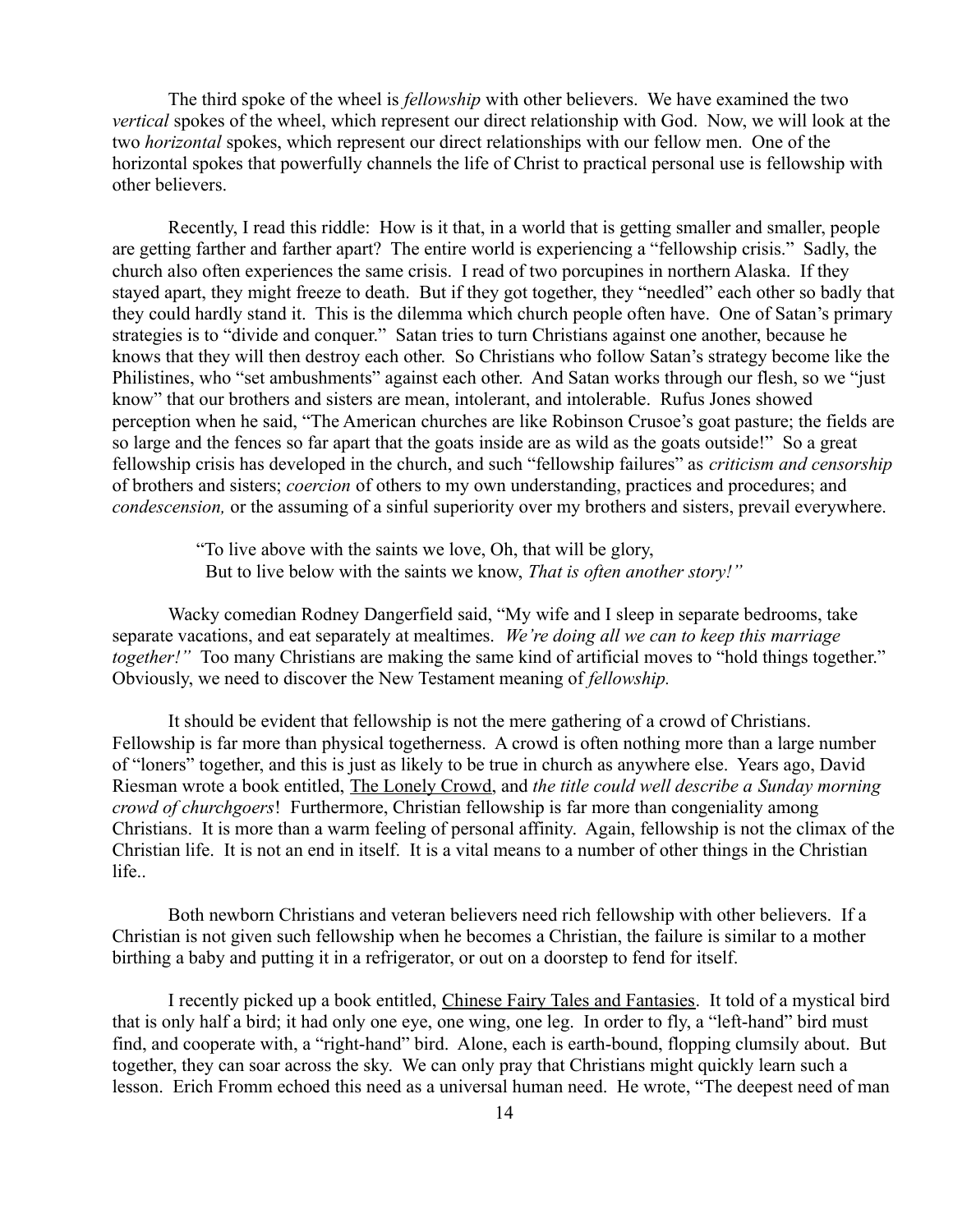is the need to overcome his separateness, to leave the prison of his aloneness. The absolute failure to achieve this aim means insanity. In fact, the word 'idiot' stems from the Greek word for 'a private person.'"

Every Christian should be carefully and extensively taught to live *relationally.* There are two kinds of theology — *revelational* theology and *relational* theology. The purpose of revelational theology is to foster and nurture right relationships (see Matthew 22:37-40). If a believer does not live openly and warmly in relationship with God and other believers, it does not make any difference how much right doctrine he knows and believes. I John 1:3-4 states the ideal: "That which we have seen and heard declare we unto you, that ye also may have fellowship with us: and truly our fellowship is with the Father, and with His Son, Jesus Christ. And these things write we unto you, that your joy may be full."

Too many of our hymns, books, magazines and sermons place an unbalanced and unhealthy emphasis on the isolated believer alone with God. For example, a popular old Christian song entitled "On the Jericho Road," begins with these words, "On the Jericho Road, there's room for just two. No more or no less, just Jesus and you." One wonders where that idea came from. I am certain of this: It didn't come from a visit to the Jericho Road, or from a visit to Scripture! It probably arose from our desire for autonomy, our appetite for personal piety to the neglect of other people, and the general atmosphere of our go-it-alone culture.

The problem we face is not new. During the Middle Ages, there lived a man known as Julian of Norwich. He came to be called, "Saint Julian." While he was very young, his church in the small English town of Norwich recognized his unusual piety and decided to give him the ultimate recognition. On the day of the elaborate recognition and investiture ceremony, Saint Julian was literally sealed into a small room that adjoined the cathedral. The walls enclosed him tightly, with only a small hole in the side. In that small, dark cubicle he would spend the rest of his life praying, administering blessings to passersby, and writing holy literature. Friends, we may be happy that Jesus was not like that, but we must also sadly admit that Julian of Norwich was not the last person to seal himself off from others even under the pretext of piety, and *even in church.* The community of faith is often saturated with Saint Julians! And not one of us can assume superiority in the matter, because we are all first-graders in the school of relational theology!

Here, as in all matters, we desperately need balance. We have already talked about the believer's time alone with God in the Word and in prayer. Now, we must examine the balancing side of the scale — the great need for what Dr. Luke called "*the fellowship."*

The Old Testament provides a picture of fellowship in one of its "types." The "type" is the Tabernacle which the children of Israel carried with them in the wilderness for purposes of worshiping God wherever they were. The boards of the Tabernacle were closely connected to the foundation, and thus to each other. In the type, the foundation represents Jesus, and the boards might represent all believers. As each believer truly adheres to Jesus by faith, he is necessarily adhered also to the other believers who are in the same relationship.

The first general epistle of the apostle Peter tells us that all Christians are living stones in God's building (I Peter 2:4-8). When an independent stone is made a part of a wall or a building, it normally: (1) Has other stones around it. Some are *above* it, some are *below* it, and some are *on either side* of it. These are assigned positions, and have nothing to do with rank. (2) Maintains its identity, though it has lost its isolation and independence. It is now part of a wall or a building, but it can still be clearly distinguished as an individual part of the wall or building. (3) Lends its ability to carry weight and make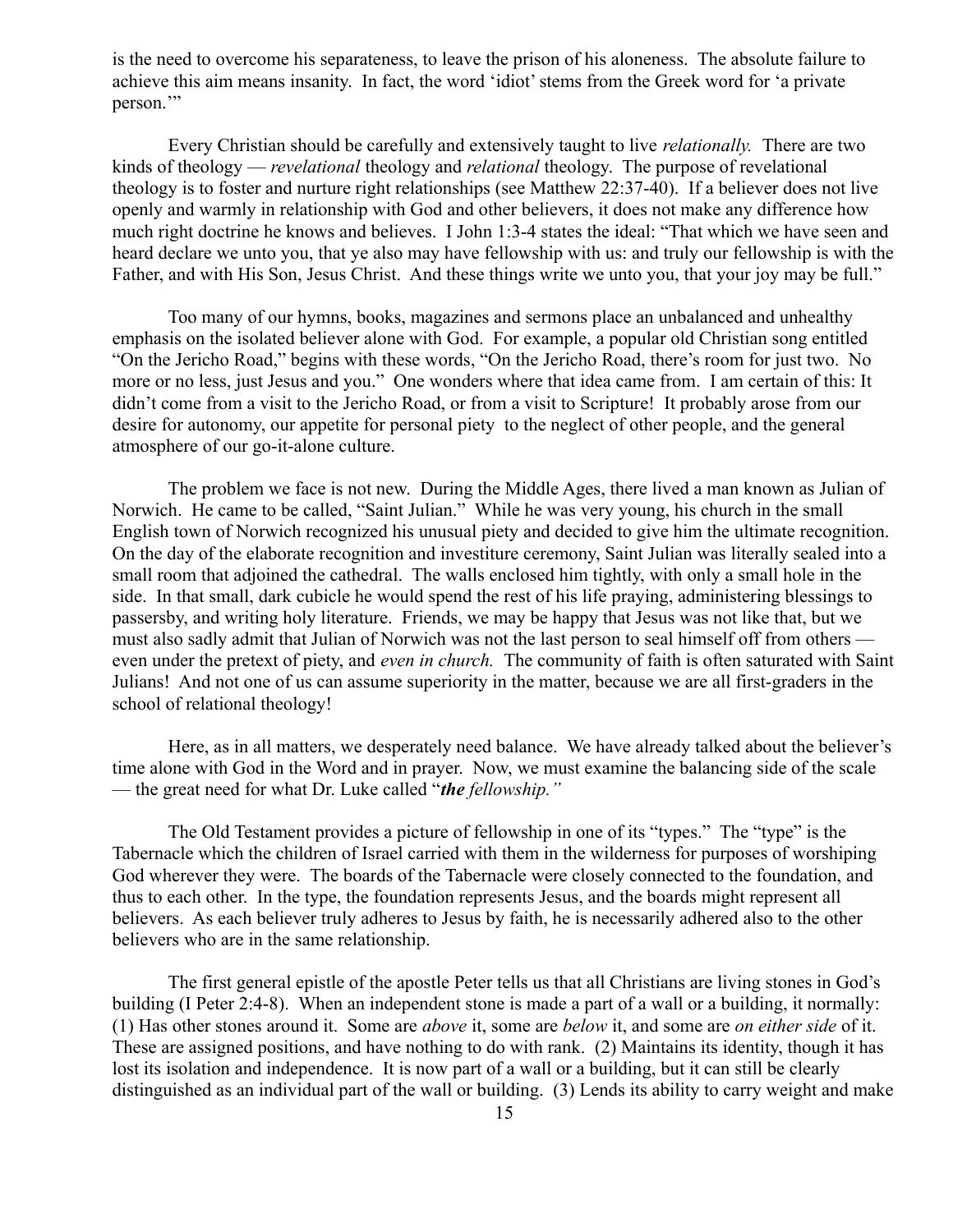a solid wall to all the other stones in the building. Its primary function from the point of its inclusion in the building is to play a role in relation to all other stones in the building.

 In his great book, Mere Christianity, C. S. Lewis wrote, "You can get the idea plain if you think of us as a fleet of ships sailing in formation. The voyage will be a success only, in the first place, if the ships do not collide and get in one another's way; and, secondly, if each ship is seaworthy and has her engines in good order. As a matter of fact, you cannot have either of these two things without the other. If the ships keep on having collisions they will not remain seaworthy very long. On the other hand, if their steering gears are out of order they will not be able to avoid collisions. Or, if you like, think of Christians as a band playing a tune. To get a good result, you need two things. Each player's individual instrument must be in tune and also each must come in at the right moment so as to combine with all the others." Before leaving Lewis' illustrations, let's itemize its parts:

| The Fleet of Ships                 | The Band Playing a Tune                   |
|------------------------------------|-------------------------------------------|
| Each ship must be seaworthy        | Each instrument must be in tune           |
| The ships must keep from colliding | The instruments must play in unison       |
| The ships must sail under orders   | The players must follow the musical score |

Let me ask you to give yourself a "fellowship test." Read this list of Scriptural injunctions and ask yourself, How well am I warmly and widely fulfilling these in fellowship with other Christians?

"Love one another"  $-12$  times in the New Testament (example: John 13:34-35) "Receive one another" — Romans 15:7 "Edify (build up) one another" — Romans 14:19 "Do not judge one another" — Romans 14:13 "Serve one another" — Galatians 5:13 "Bear one another's burdens" — Galatians 6:2 "Forgive one another" — Ephesians 4:32, Colossians 3:13 "Submit to one another" — Ephesians 5:21 "Show hospitality to one another" — I Peter 4:9 "Lie not one to another" — Colossians 3:9 "Do not slander one another" — James 4:11-12 "Do not grumble against one another" — James 5:9 "Forbear (bear with) one another" — Ephesians 4:2, Colossians 3:13 "Minister to one another" — I Peter 4:10 "Teach and admonish one another" — Colossians 3:16, Romans 15:14 "Be humble toward one another" — I Peter 5:5 "Greet one another warmly" — Romans 16:16, I Corinthians 16:20, I Peter 5:14, II Corinthians 13:12, I Thessalonians 5:26 "Honor one another" — Romans 12:10 "Confess your sins one to another" — James 5:16 "Pray for one another" — James 5:16

"Care for one another" — I Corinthians 12:25

"Encourage one another" — Hebrews 3:13, Hebrews 10:25, I Thessalonians 5:11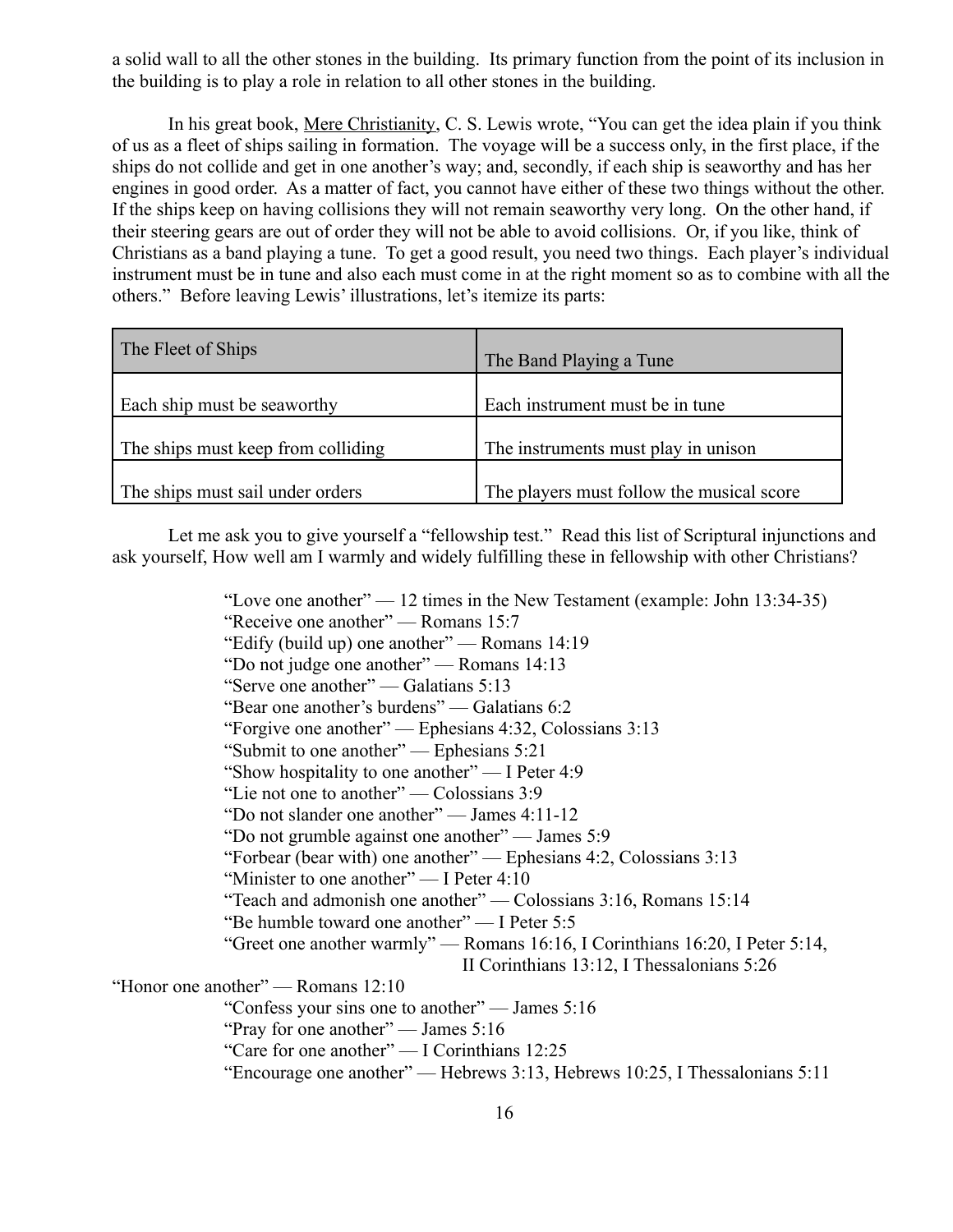Look each of these "one another" admonitions up in your Bible, study the concept carefully, and get the feel of the context in which each is found. *This is the fellowship ethic of Christianity!* However, most Christians have never noticed this ethic, because they have never read all these passages with this ethic in mind. Dear brother or sister, spend a lot of time mastering the meaning and the practice of these "one anothers." What a vast and incredible difference it would make if Christians started to widely practice this ethic! Let me encourage you to copy the above list and post it in a place where you will see it every day — and ask God for miracle-grace to do what each one tells you. Charles Spurgeon, the great English preacher, said, "Be much with those who are much with God. Make those your companions on earth, who will be your companions in heaven."

Before we leave the second spoke, let me mention some of the vital interpersonal ingredients which help to produce genuine fellowship.

One is *humility.* When humility prevails among believers, Satan is disarmed of the giant weapon of pride. Ego-struggles are replaced with the desire to lift, help and serve. Another ingredient is *honesty.* When honesty prevails, Satan is disarmed of the weapons of deceit, hypocrisy, and growing sin. Another is *humor.* When humor is free, natural, and unstrained, Satan is disarmed of the weapons of stuff-shirt saintliness and cold conviction. Everyone knows that great friction may easily develop among human beings when they are together. Humor acts like a "relief valve" which allows this friction to be reduced. Someone asked Rufus Mosely, "Do you think Jesus ever laughed?" He happily replied, "I don't know, but He sure fixed me up so that I can!" There is hardly anything more wholesome than Christians laughing *at* themselves and *among* themselves. A fourth ingredient that makes for fellowship is *harmony*. When harmony prevails among the people of God, Satan is disarmed of the weapons of strife and divisions. Read through the New Testament sometime soon, looking for the number of plural pronouns that are used for Christians. "We, us, they, them," are common in the New Testament. *Christians are people who are learning to live and serve in the plural!* The final ingredient I would mention in the making of genuine fellowship is *helpfulness.* When helpfulness prevails among believers, Satan is disarmed of the weapons of compassion fatigue and despair. Would you rather be among people more characterized by —

> Humility or pride? Honesty or deceit? Humor or sophisticated coldness? Harmony or strife? Helpfulness or competitiveness?

Have you ever wondered why people in the far north wear more *mittens* in the winter than *gloves?* When people wear gloves, each finger has the protection from the elements by the fabric that surrounds it, but the finger is dependent upon its own heat alone. But when mittens are worn, each finger combines its heat with the heat of all the other fingers, and much greater warmth and health are the result. Christians, we need to take off the gloves and put on the mittens, lending our warmth and health to all other members of the Body of Christ.

Sir Edmund Hillary is renowned as the first man to lead an expedition to the top of Mount Everest in the Himalayan Mountains. He secured a tough Shirpa Indian guide named Tenzing Nordag, and Tenzing proved to be the most outstanding hero of the group. At one crisis spot on the ascent, Hillary slipped and fell into a crevice of the ice. Had he not been attached to the others, he would have fallen into an irretrievable position. However, Tenzing worked slowly and tenaciously for quite a long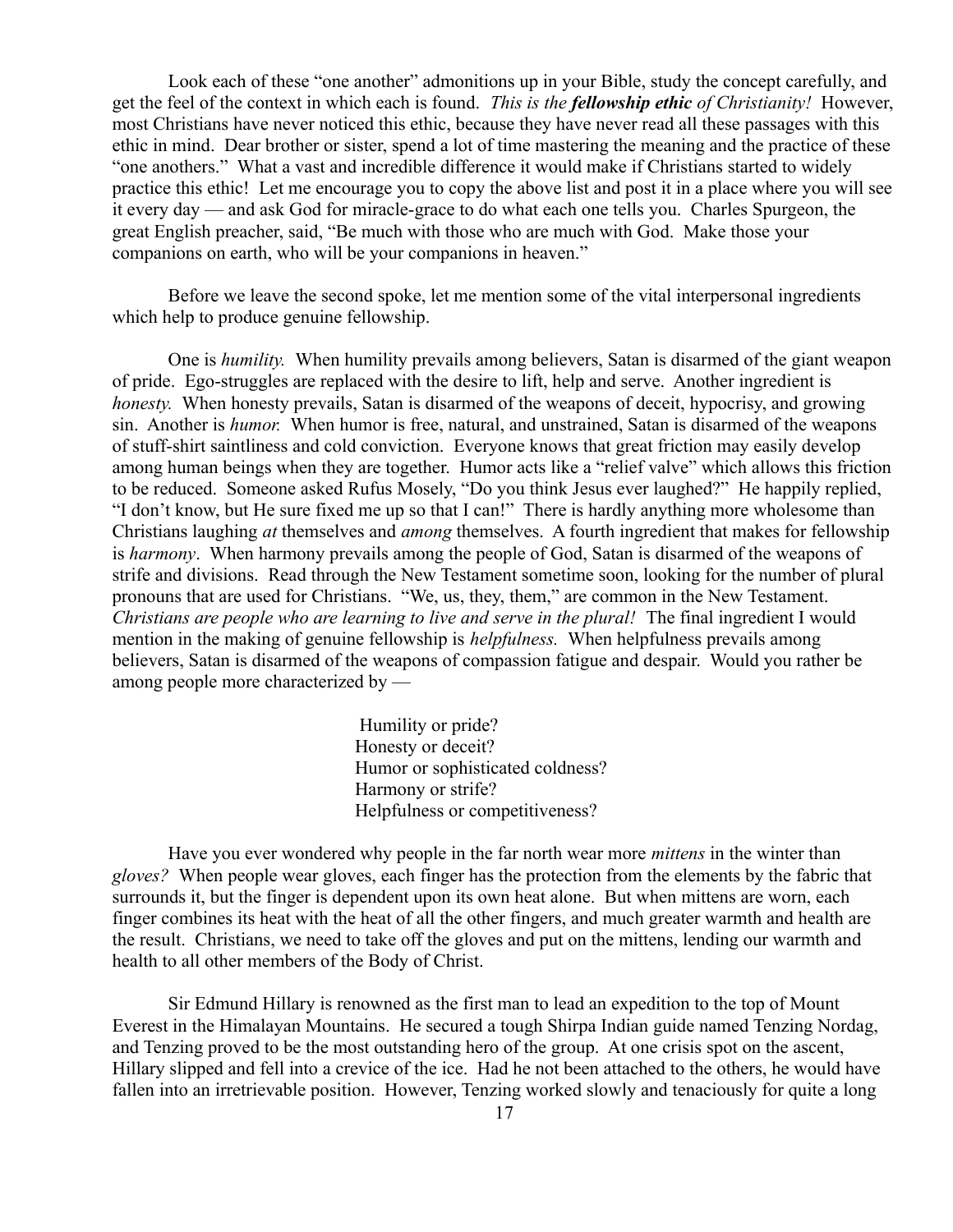time, until he had pulled Hillary up again and secured the entire group of climbers. When Hillary was interviewed by reporters later, he mentioned this feat of rescue to them. They hurried to Tenzing and asked about his heroic leadership. In his reply, Tenzing said, "When I was a boy, a veteran climber transmitted to me his love for climbing mountains, and taught me to climb. I have been climbing ever since. Furthermore, *I have spent my life training climbers. And it is an unwritten rule among us, that climbers always help each other."* The Bible said it long before Tenzing Nordag did: "They helped every one his neighbor; and everyone said to his brother, Be of good courage." Dear brothers and sisters, we must not only climb the mountain ourselves — *we must help all other climbers, and we must spend our lives training mountain-climbers.*

G. Avery Lee, in his book, A Fellowship for Sinners, says that the Indian teepee might be used to symbolize the dynamic church. "Each pole in the teepee is held up by all the other poles. Together the poles hold up the teepee. In a church, each Christian serves as a minister or priest to others. Each pleads the case of the other — gives him strength, prays for him, and assists in sustaining his faith." When this exchange of support takes place and this common ministry is functioning among large numbers of Christians, there you will find a living, energized, growing church.

 In Ephesians 3:18, Paul prayed that the Ephesian Christians might "be able to comprehend with all saints what is the breadth, and length, and depth, and height of the love of Christ, which passeth knowledge." Note that it is only "with *all* saints" that any *one* saint can understand the love of Christ! Fellowship is not an elective in the school of discipleship; it is a required course!

### **IV. THE FOURTH SPOKE — WITNESSING**

The fourth spoke of the wheel is *witnessing* to those who are without Christ. In one version of our Marching Orders, Jesus said, "Ye shall receive power, after the Holy Spirit has come upon you, and you shall be witnesses unto me both in Jerusalem, and in Judea, and in Samaria, and unto the uttermost part of the earth" (Acts 1:8). He first invited His disciples with the words, "Follow me, and I will make you fishers of men" (Matthew 4:19). Paul wrote much later, "We preach Christ, warning every man, and teaching every man in all wisdom, that we may present every man complete in Christ Jesus." Note the two thrusts of the Christian movement: Evangelism and Education. The winning of the lost, and the making of disciples — for the purpose of presenting every man mature in Christ Jesus. What a commanding task!

Evangelism, or witnessing, or soul-winning, is the *fourth spoke* of the wheel. The order is not accidental. The first three disciplines — the use of the Word of God, prayer, and the practice of genuine fellowship — provide the power base from which witnessing is launched. Missionary D. T. Niles said, "Evangelism is an overflow of the Christian's life, not a mere program of activities." The Christian only "abounds" (overflows) if he "abides in Christ." His abiding is enhanced by the Word, prayer, and fellowship. If these are in their proper place and balance, then witnessing is inevitable. "*God tends to use the instrument that is nearest at hand*." Live near to Him, and He will use you to win others. The Holy Spirit is the "Booking Agent" of the witnessing Christian. When the Christian is walking with God, the Holy Spirit is filling him, and the Spirit has ways of drawing the right people into his circles at the most opportune time. I have seen this — and experienced it personally — many, many times. And what a blessing it is when it happens!

In a letter to Sheldon van Aucken, C. S. Lewis wrote, "My feeling about people in whose conversion I have been allowed to play a part is always a mixture of joy, awe and even fear. At such a time, I feel like a boy might feel on being first allowed to fire a rifle. The disproportion between his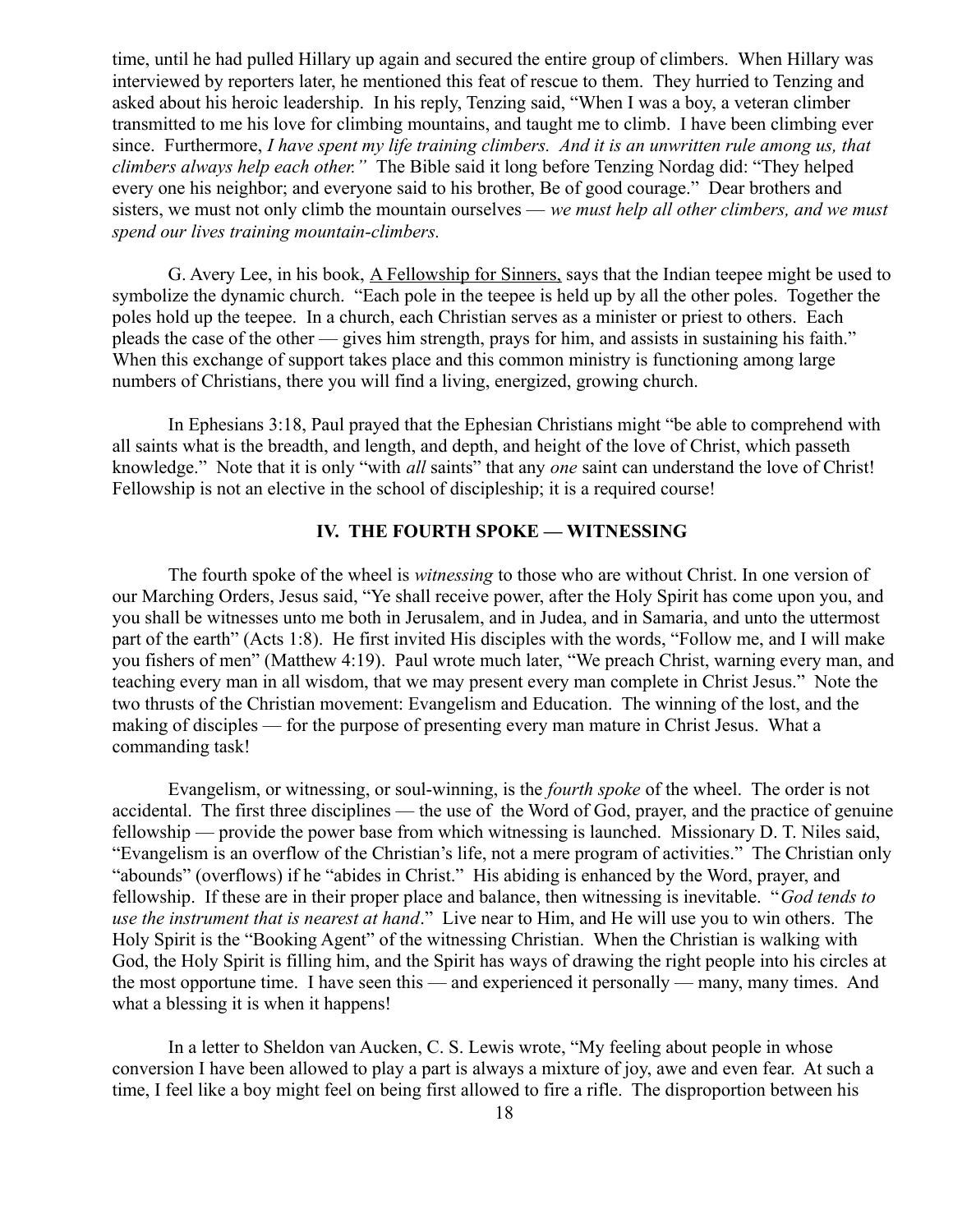puny finger on the trigger and the thunder and lightning which follow is alarming. And the seriousness with which the other party takes my words always raises the doubt whether I have taken them seriously enough myself. I think of myself as a fellow-patient in the same hospital as the one to whom I am speaking. I was just admitted a little earlier than he, and thus perhaps can give some advice."

I think Lewis is absolutely right. Steve Brown wrote, "If our sin can't be used as a witness as well as our goodness, we have a serious problem. The church ought to be a fellowship of people who are terribly honest. But instead, we often play a game called let-me-show-you-that-I'm-a-good-Christian."

With regard to witnessing *technique*, the possibilities range from the highly technical (the extensive Evangelism Explosion training, as an example) to the very brief and very simple (the use of the "Four Spiritual Laws" booklet, as an example). Personally, I want to know how to use all of them, and yet not be bound to any one at any time. It is enough to always have on hand a personal favorite. I have used for years and to great advantage the concentric-circle explanation of the nature of man (spirit, soul, and body), showing what it means to be lost, how a person is saved, what happens when a person is saved, and the different kinds of people there are in the world. Another easy-to-use technique for abbreviated contact with a lost person is the "one-verse method." This can take any one of several forms. Here is one which uses Romans 6:23 to maximum advantage. The verse says, "For the wages of sin is death, but the gift of God is eternal life through Jesus Christ our Lord." Note that

> *Wages* are contrasted to *gift of sin* is contrasted to *of God death* is contrasted to *eternal life*

*and the difference between the two sides is your relationship to Jesus Christ as Lord.* This use of one verse can be abbreviated or amplified, as the occasion and the opportunity may call for it.

With regard to witnessing *place*, let me refer you to the study entitled, "Let's Go Fishing!" Someone very wisely said, "It seems that the alternatives in today's church are either *cop-out, burnout,* or *go out."* 

Two coaches (you would think me biased about the mentality of certain coaches if I told you which sport they coached) went north to fish. They got their equipment, made the trip, found a location, pitched a tent, and cut a hole in the ice. A loud voice broke the silence, saying, "There are no fish under the ice." They were startled. The words were repeated. One of the coaches said quietly, "Is that you, Lord?" The voice answered, "No, this is the manager of the ice-skating arena."

If you discovered a cure for AIDS and someone asked you how many people do you want to receive this cure, you would answer, "Everyone who is infected." Friends, *everyone is infected with the disease of sin.* When a person is saved, the disease is "in *remission" (!),* and the saved person awaits the final and perfect cure. Meanwhile, he is in a position of perfect security; the disease can still frustrate and contaminate him, but it cannot destroy him. And it is his mission to tell every infected person he meets where he found the Person who arrested him (!) and the cure that arrested his disease! To change the analogy, a Christian lives like one who has been rescued from a burning house. He is overwhelmed with the wonder of being saved, yet he is broken at the thought of loved ones left behind. As long as there is opportunity, he must join the other workers in the Rescue Squad and pluck those still in the house to a place of safety, like "brands plucked from the burning" (Zechariah 3).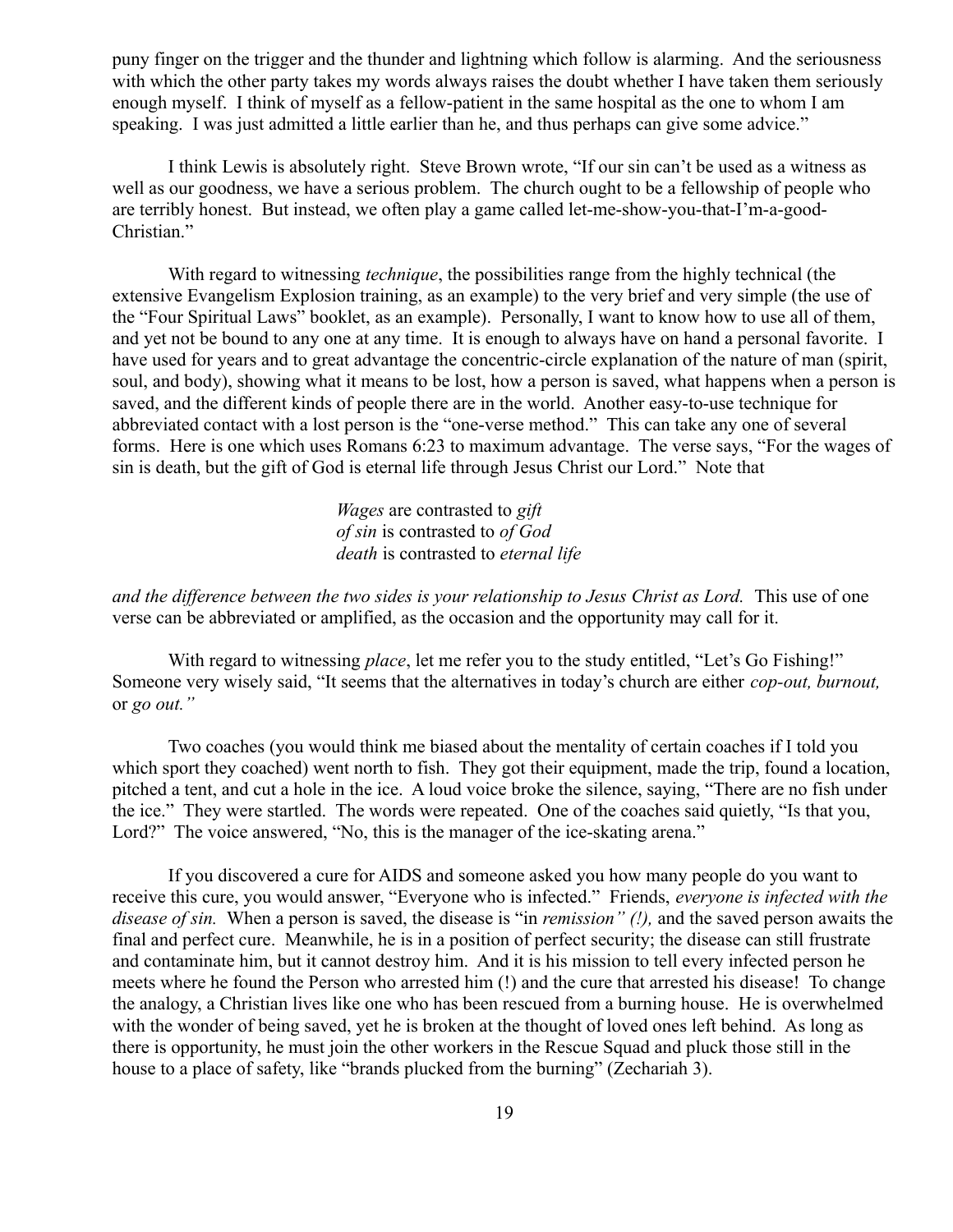A final word needs to be said about *courage* in witnessing. In this day of pluralism, relativism and unholy tolerance, every philosophy, ideology, and religion are perfectly acceptable — *except the supernatural Gospel of Jesus Christ.* A book of Christian apologetics would be required to show the reason for this strange mixture of tolerance toward error and intolerance toward truth. But the Christian must remember that he does not get his permission from the world; he obeys a *Mandate from Heaven's King, One who has "all authority."* And he must daily remember that when he witnesses, he is actually *only a second witness.* There is an unfailing law at work whenever a Christian proclaims the Gospel. The one witnessing is never God's first witness in the hearer's life. God Himself is already there before the witness is given. The Holy Spirit has been at work in every unsaved person's life in numerous ways long before a Christian witness speaks the Word of truth to him. So the witness never approaches anyone "cold." *It is not possible for a Christian to give the first witness to a lost person. The Christian never arrives in anyone's life before the Holy Spirit does. I never touch someone before God touches* him. When God leads us to somebody, He has been there before us. When a lost person is saved, it is only a fulfilment of the Biblical statement which says, "In the mouth of two or three witnesses, a thing will be established."

In the movie musical, Camelot, legendary King Arthur instructed his knights to ask every person they met if they had heard the story of Camelot. If not, they were to tell the story loudly and clearly. Our Lord, King Jesus, has instructed His disciples to ask every person they meet about their relationship with Him. If they are not in a favorable relationship with Him, the disciples are to *tell the story loudly and clearly.* 

A Welsh Christian wrote these words after he had come to North America and visited Niagara Falls many years ago. "The Niagara excites our wonder, fills us with amazement, perhaps awe; but one Niagara is enough for a continent. That same continent, however, requires tens of thousands of silver fountains and lucid brooks; and let me tell you — those clear springs and busy streams, whose names have never been registered in any geography, prove an inestimably greater blessing to the American continent than the mighty Falls whose fame fills the world." In evangelism, the greatest need on earth is an army of ordinary but faithful soul-winners, combining with all others in the army, and giving regular and radiant witness concerning Jesus Christ. This is far more important than the great crusades and the great crusaders, as important as these high-profile leaders and activities may be.

Every Christian is pictured by this wheel. God wants every Christian to be "a big wheel" for Him. But smooth and steady progress is possible on a regular basis in the Christian life only if all the "vital parts" are kept in their respective places and in good working order. The hub of all of it is Jesus Himself. The individual believer's relationship with Him is sustained through the four spokes -- the Word of God, prayer, fellowship, and witnessing. These activities also allow the Life of Christ to reach the rim of the wheel, the productive part of the Christian life, the place "where the rubber meets the road."

An old man had lived alone for several years after the death of his wife. Finally, his children persuaded him to move into an old people's rest home so he could be adequately cared for in the closing years of his life. He finally consented and moved in. The first day he was there, he went down to the cafeteria to eat a meal. He took his plate to a small round table, sat alone, and began to eat, observing his new surroundings as he ate. Just in front of him, he noticed a little lady sitting at the next table alone, and he observed that she kept staring at him throughout the meal. He looked away, looked back at her later, and she was still staring at him. He diverted his gaze from her for a long time, looked back again — and she was still staring at him. This continued until he finished his meal. He took his empty plate back to the counter, placed it there, then turned and boldly walked over to her table. "Ma'am," he